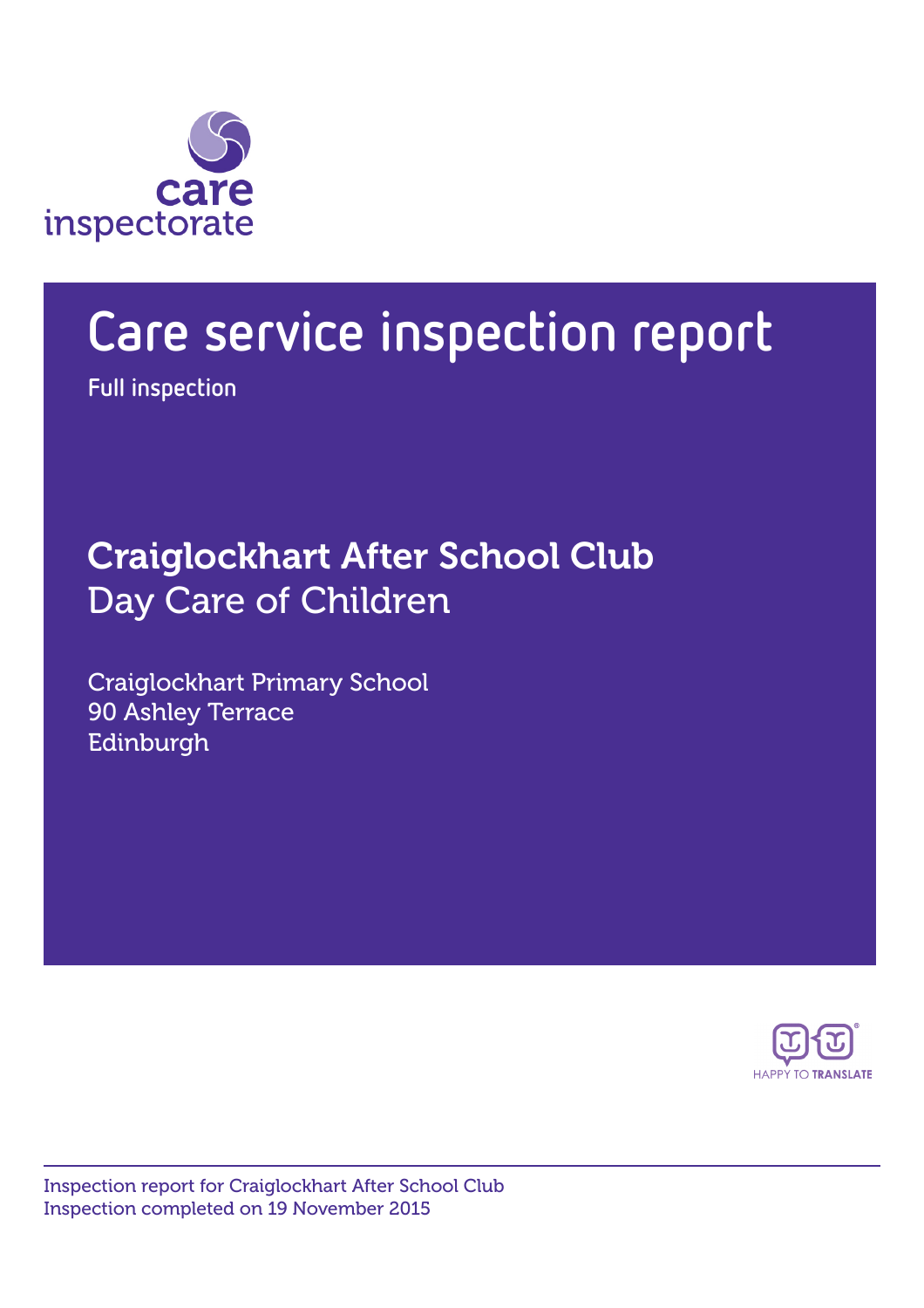Service provided by: Craiglockhart After School Club

Service provider number: SP2003002895

Care service number: CS2003011990

Inspection Visit Type: Unannounced

Care services in Scotland cannot operate unless they are registered with the Care Inspectorate. We inspect, award grades and set out improvements that must be made. We also investigate complaints about care services and take action when things aren't good enough.

Please get in touch with us if you would like more information or have any concerns about a care service.

#### Contact Us

Care Inspectorate Compass House 11 Riverside Drive Dundee DD1 4NY

#### enquiries@careinspectorate.com

0345 600 9527

www.careinspectorate.com

**S** @careinspect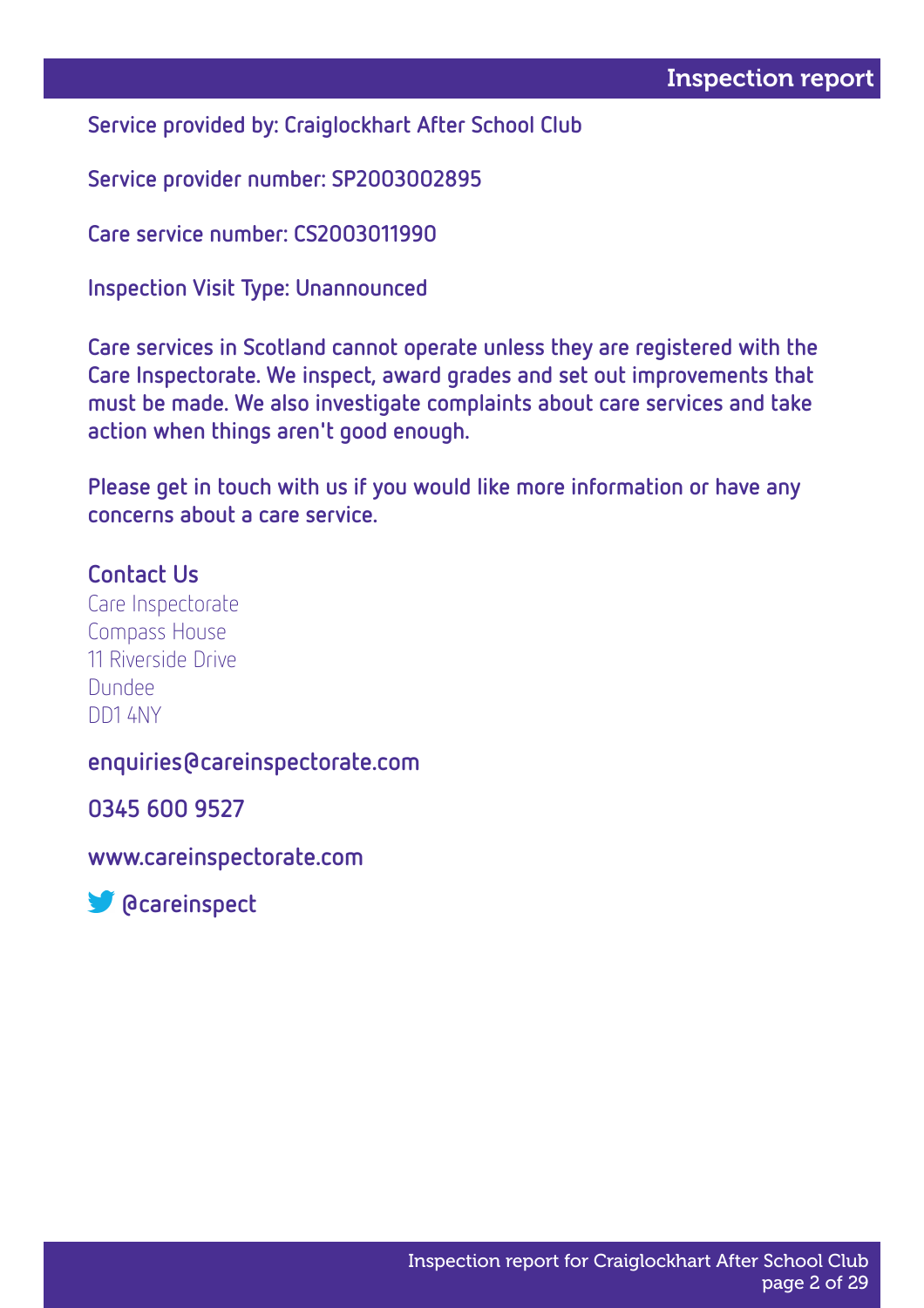## Summary

This report and grades represent our assessment of the quality of the areas of performance which were examined during this inspection.

Grades for this care service may change after this inspection following other regulatory activity. For example, if we have to take enforcement action to make the service improve, or if we investigate and agree with a complaint someone makes about the service.

#### We gave the service these grades

| Quality of care and support 4 Good          |  |
|---------------------------------------------|--|
| Quality of environment 5 Very Good          |  |
| Quality of staffing 4 Good                  |  |
| Quality of management and leadership 4 Good |  |

#### What the service does well

Craiglockhart After School Club provides a welcoming and friendly service for children. Children had daily opportunities to be physically active both indoors and outdoors. Staff were very knowledgeable and ensured the service met children's needs.

#### What the service could do better

The service should improve all aspects of quality assurance to continue to improve outcomes for children.

The manager should begin to formally monitor staff's practice and supervision should be carried out on a regular basis.

The service should ensure that all information held on children is reviewed on a regular basis. They could also consider ways to further develop children's care plans so that they are useful working documents.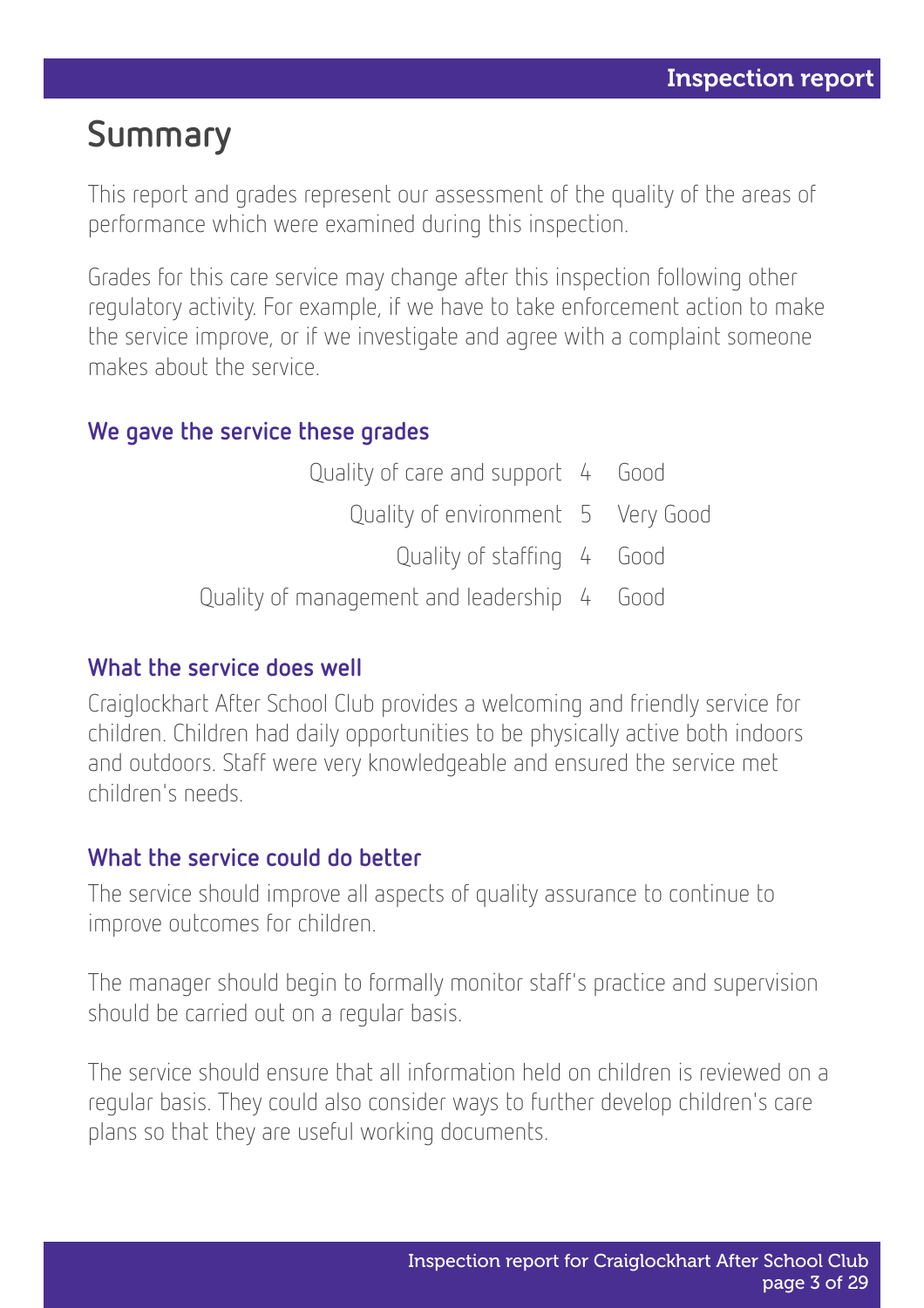#### What the service has done since the last inspection

The service have continued to provide a good quality service. Staff absences and the recruitment of a new manager has had some impact on the service.

#### Conclusion

Craiglockhart after school club provides a positive and fun environment where children can take part in a range of well planned experiences. Staff know children well and are responsive to their needs.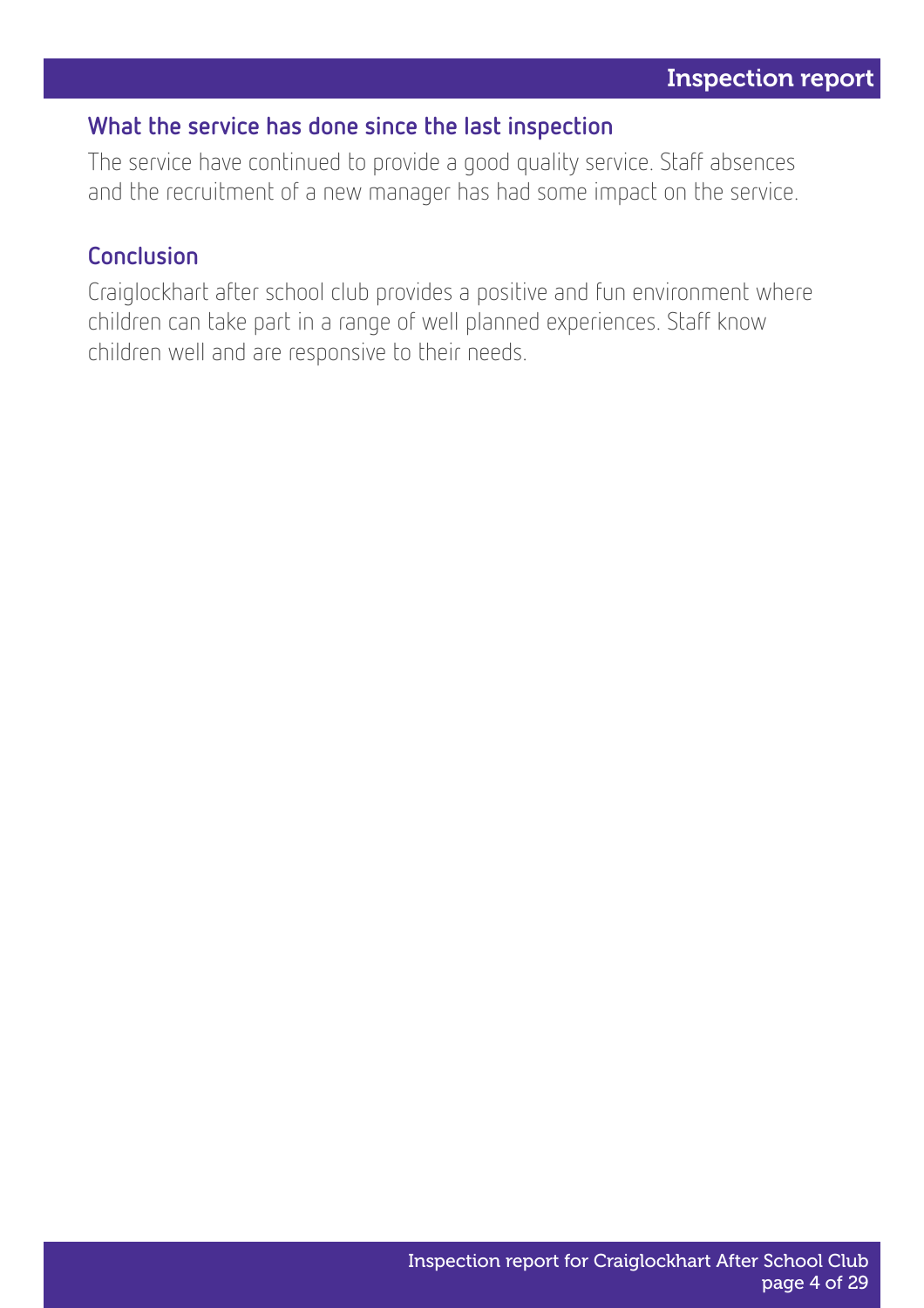## 1 About the service we inspected

The Care Inspectorate regulates care services in Scotland. Prior to 1 April 2011, this function was carried out by the Care Commission. Information in relation to all care services is available on our website at www.careinspectorate.com.

This service was previously registered with the Care Commission and transferred it registration to the Care Inspectorate on 1 April 2011.

The service is registered to provide daycare of children to a maximum of 82 children of primary school age. It operates between the hours of 2:45pm - 5:45pm Monday to Thursday and 1:00pm - 5:30pm on Fridays.

The service is provided by a voluntary committee of parents. It is situated within Craiglockhart Primary School, making use of :

- -the clubroom
- -art room
- -baking room
- -dining hall
- -main hall
- -gym hall
- -craft room
- -ICT suite(with specific permission from the school)
- -library
- -music room
- -playground
- -toilet facilities

The service has a separate secure entry system into the building.

The service has the following aims, which are displayed on their notice board and shared with parents in their handbook:-

To provide the pupils of Craiglockhart Primary School with a caring, safe, friendly, fun and stimulating environment.

To operate the club according to all relevant and appropriate legislation and childcare regulations, ensuring best practice at all times and subject to the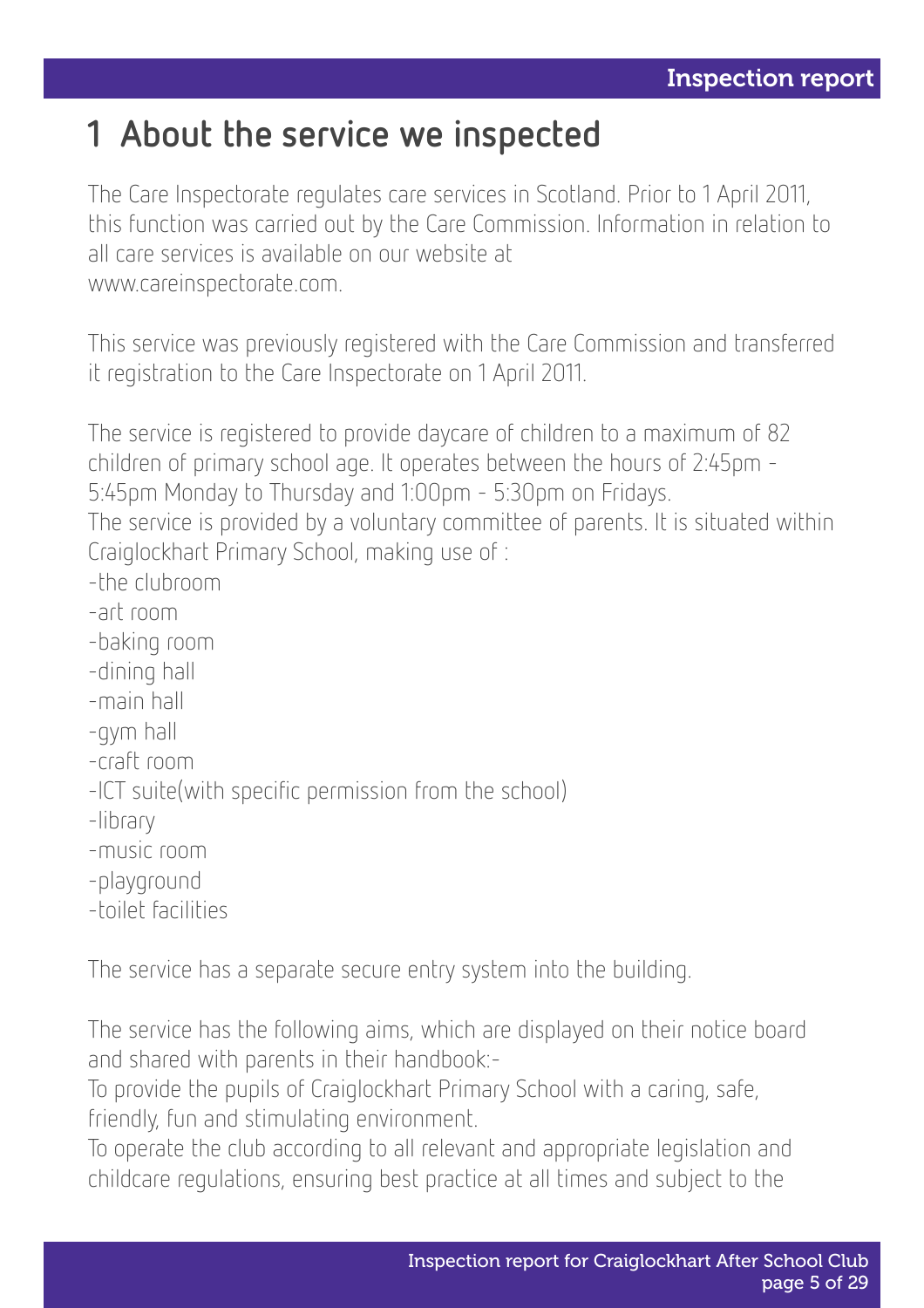staffing ratio set down by the Care Inspectorate. To promote equal opportunities for all staff, children, parents and carers.

The Care Inspectorate is committed to improving the health and wellbeing of all children receiving a care service to ensure they have the best start in life, are ready to succeed and live longer, healthier lives. The Care Inspectorate has an important role to play in supporting this approach in inspecting care services for children.

The Getting it Right for Every Child (GIRFEC) approach is underpinned by the principles of prevention and early intervention. It's a consistent way for people to work with all children and young people. The approach helps practitioners focus on what makes a positive difference for children and young people - and how they can act to deliver these improvements. Getting it right for every child is being threaded through all existing policy, practice, strategy and legislation affecting children, young people and their families.

In Scotland, the Getting it right for every child (GIRFEC) approach puts wellbeing at the very heart of its approach. The eight 'indicators' of wellbeing that form the basis of GIRFEC are- safe, healthy, achieving, nurtured, active, respected, responsible and included - often referred to as 'SHANARRI'.

#### Recommendations

A recommendation is a statement that sets out actions that a care service provider should take to improve or develop the quality of the service, but where failure to do so would not directly result in enforcement.

Recommendations are based on the National Care Standards, SSSC codes of practice and recognised good practice. These must also be outcomes-based and if the provider meets the recommendation this would improve outcomes for people receiving the service.

#### Requirements

A requirement is a statement which sets out what a care service must do to improve outcomes for people who use services and must be linked to a breach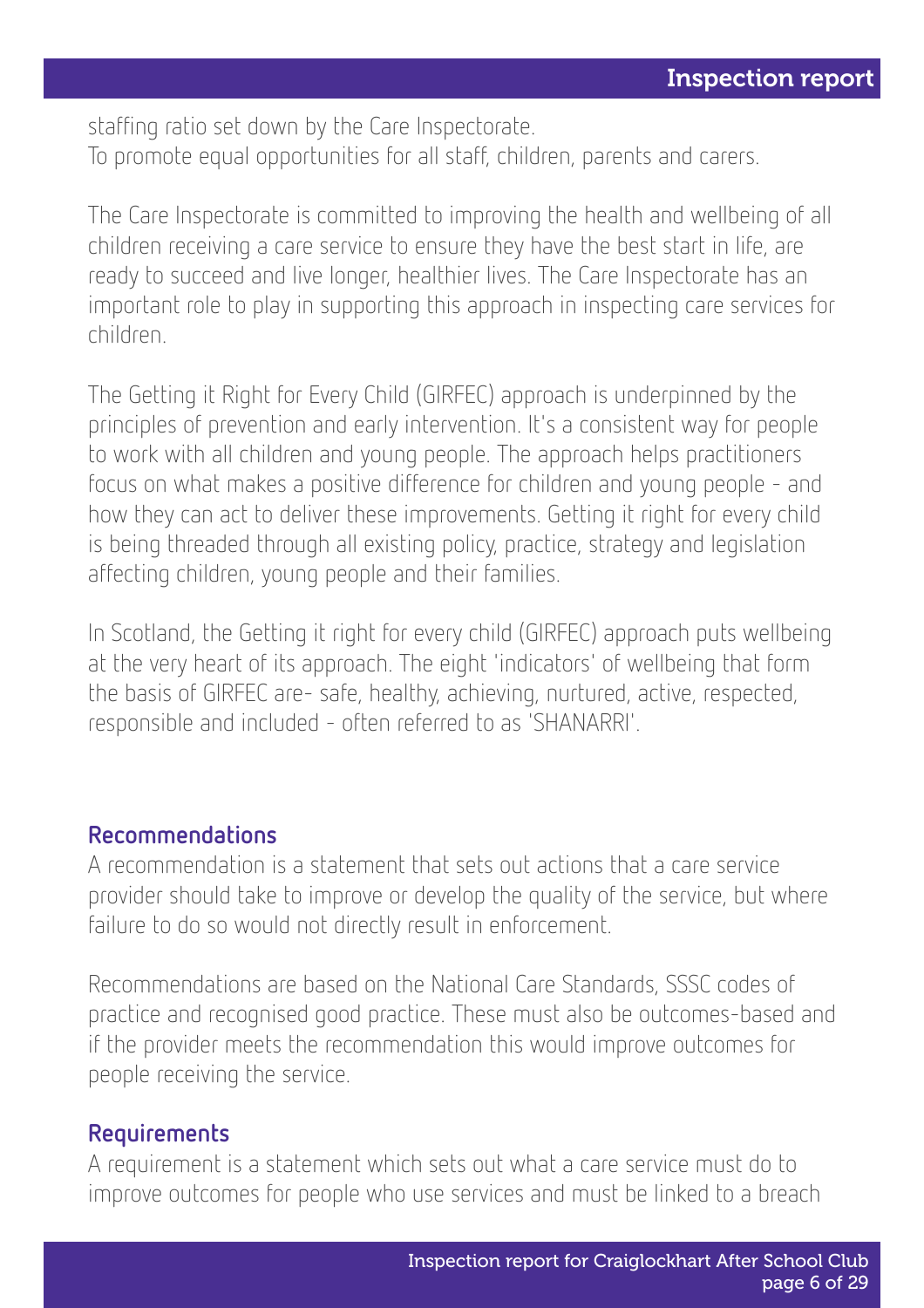in the Public Services Reform (Scotland) Act 2010 (the "Act"), its regulations, or orders made under the Act, or a condition of registration. Requirements are enforceable in law.

We make requirements where (a) there is evidence of poor outcomes for people using the service or (b) there is the potential for poor outcomes which would affect people's health, safety or welfare.

Based on the findings of this inspection this service has been awarded the following grades:

Quality of care and support - Grade 4 - Good Quality of environment - Grade 5 - Very Good Quality of staffing - Grade 4 - Good Quality of management and leadership - Grade 4 - Good

This report and grades represent our assessment of the quality of the areas of performance which were examined during this inspection.

Grades for this care service may change following other regulatory activity. You can find the most up-to-date grades for this service by visiting our website www.careinspectorate.com or by calling us on 0345 600 9527 or visiting one of our offices.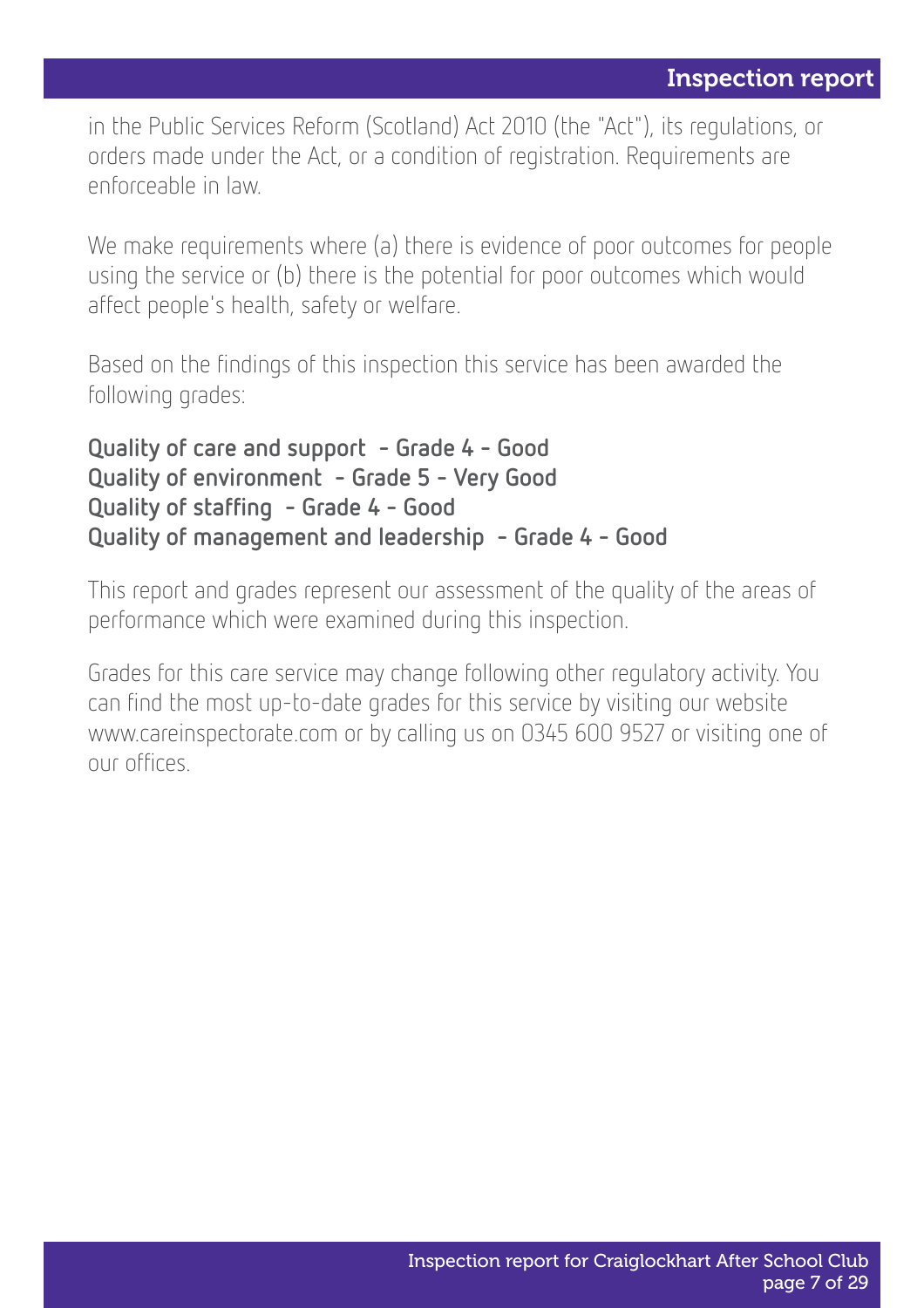## 2 How we inspected this service

#### The level of inspection we carried out

In this service we carried out a low intensity inspection. We carry out these inspections when we are satisfied that services are working hard to provide consistently high standards of care.

#### What we did during the inspection

We completed this report following an unannounced inspection on Thursday 19 November 2015. Feedback was provided throughout the inspection to the acting manager of the club. The inspection was carried out by an Inspector from the Care Inspectorate.

During this inspection we gathered evidence from a number of sources which supported us in reviewing the outcomes for children, including the following: We spoke with:

The children.

The staff

The acting manager.

We looked at: Evidence from the most recent self assessment. Children's records. Accident and incident records. Observation and inspection of the environment, toys and equipment. Observation of staff work practice. Staff files and safer recruitment. Information for parents. Inspection of food preparation areas. Questionnaires.

#### Grading the service against quality themes and statements

We inspect and grade elements of care that we call 'quality themes'. For example, one of the quality themes we might look at is 'Quality of care and support'. Under each quality theme are 'quality statements' which describe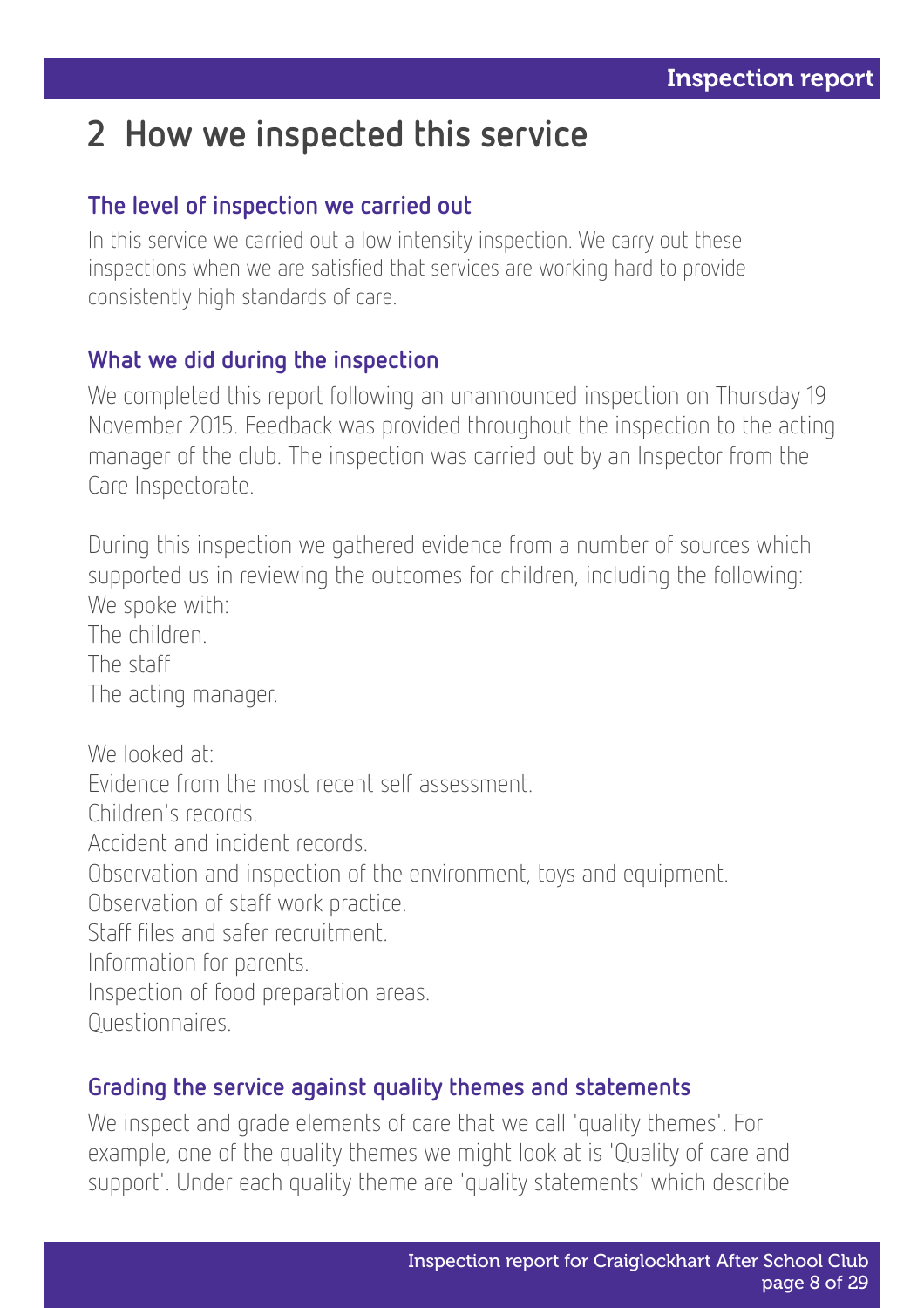what a service should be doing well for that theme. We grade how the service performs against the quality themes and statements.

Details of what we found are in Section 3: The inspection

#### Inspection Focus Areas (IFAs)

In any year we may decide on specific aspects of care to focus on during our inspections. These are extra checks we make on top of all the normal ones we make during inspection. We do this to gather information about the quality of these aspects of care on a national basis. Where we have examined an inspection focus area we will clearly identify it under the relevant quality statement.

#### Fire safety issues

We do not regulate fire safety. Local fire and rescue services are responsible for checking services. However, where significant fire safety issues become apparent, we will alert the relevant fire and rescue services so they may consider what action to take. You can find out more about care services' responsibilities for fire safety at www.firescotland.gov.uk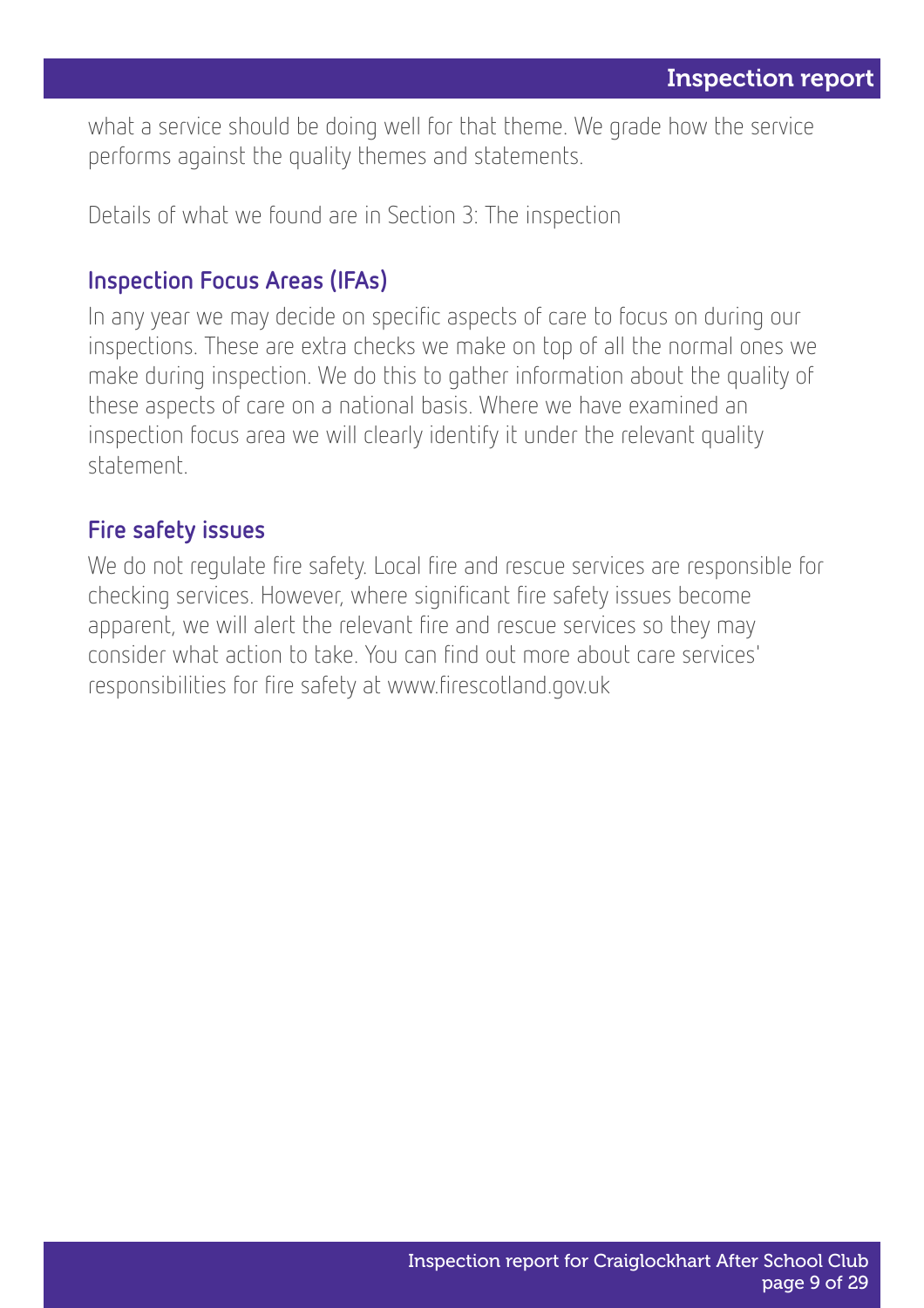#### The annual return

Every year all care services must complete an 'annual return' form to make sure the information we hold is up to date. We also use annual returns to decide how we will inspect the service.

Annual Return Received: Yes - Electronic

#### Comments on Self Assessment

Every year all care services must complete a 'self assessment' form telling us how their service is performing. We check to make sure this assessment is accurate.

The service submitted a good self assessment. For future inspections the provider should consider demonstrating how they are improving outcomes for children, by linking the self-assessment to the SHANARRI well-being indicators, when they identify the strengths of the service they provide.

#### Taking the views of people using the care service into account

Most children appeared happy and engaged in the activities on offer. They were confident and expressed their views very well.

#### Taking carers' views into account

We issued care standard questionnaire's before our visit to the after school club. Eight were returned to us prior to the inspection. Comments from parents are included throughout our report.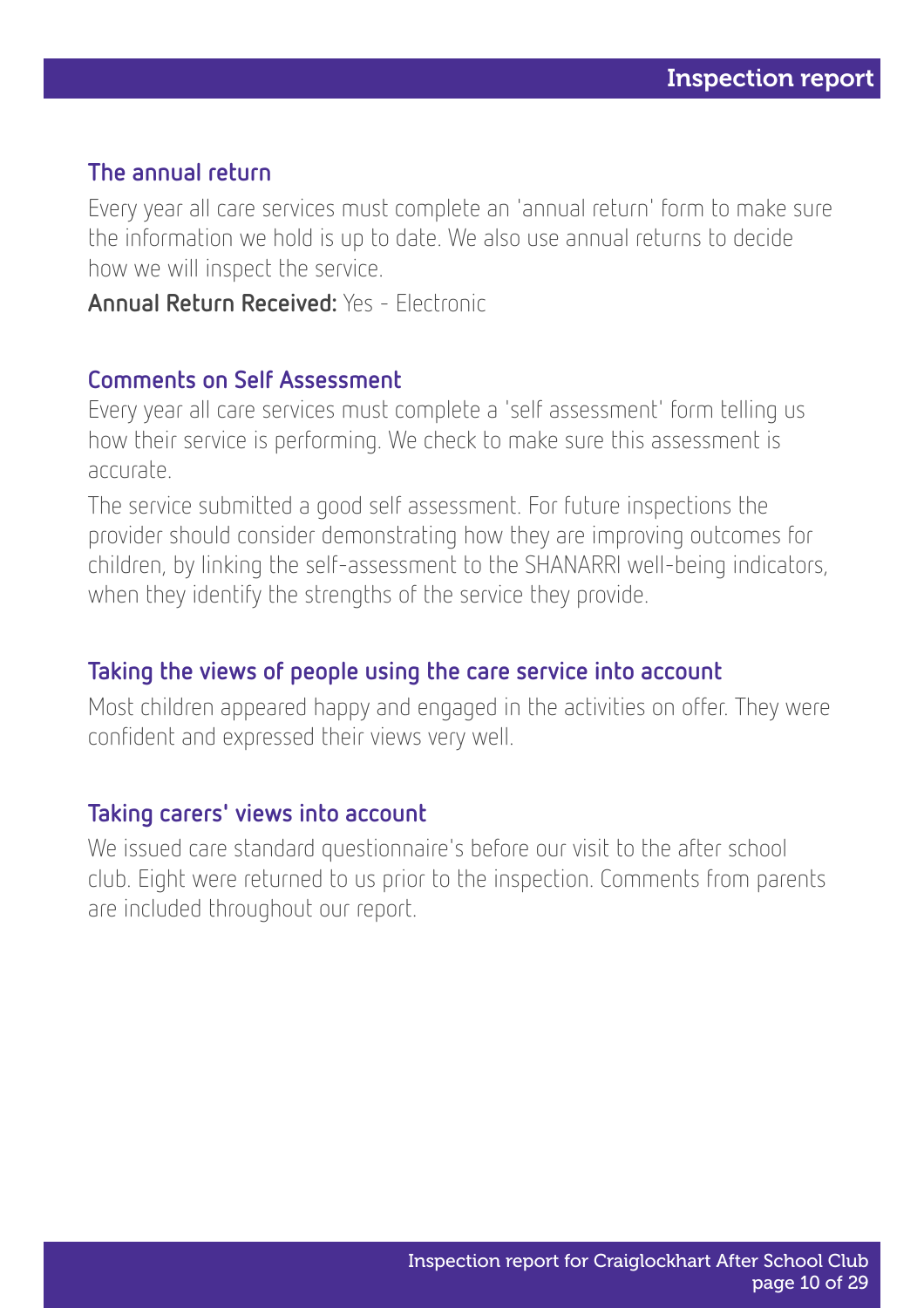## 3 The inspection

We looked at how the service performs against the following quality themes and statements. Here are the details of what we found.

### Quality Theme 1: Quality of Care and Support

Grade awarded for this theme: 4 - Good

### Statement 1

"We ensure that service users and carers participate in assessing and improving the quality of the care and support provided by the service."

#### Service Strengths

This service was performing to a good standard in this area. We concluded this after observing the children present, looking at relevant records and speaking with staff, children and the manager during the inspection.

We saw evidence of parent involvement in the way parents could enter directly into the main playroom when they came in to the club to pick up their children. We saw that staff were readily available to speak to parents so they knew what their child had done during the day.

The acting manager told us that questionnaires were used to gather more formal ideas and suggestions from parents and children who use the club. However, parental questionnaires had not been issued recently. Children's questionnaires had been recently completely. The acting manager told us these were yet to be collated. However, all suggestions would be gathered and discussed during team meetings and any improvements made.

The children enjoyed their time at the club because they had an input into the activities offered. Some activities in the main playroom had been set out for the children but they were also able to help themselves to other resources with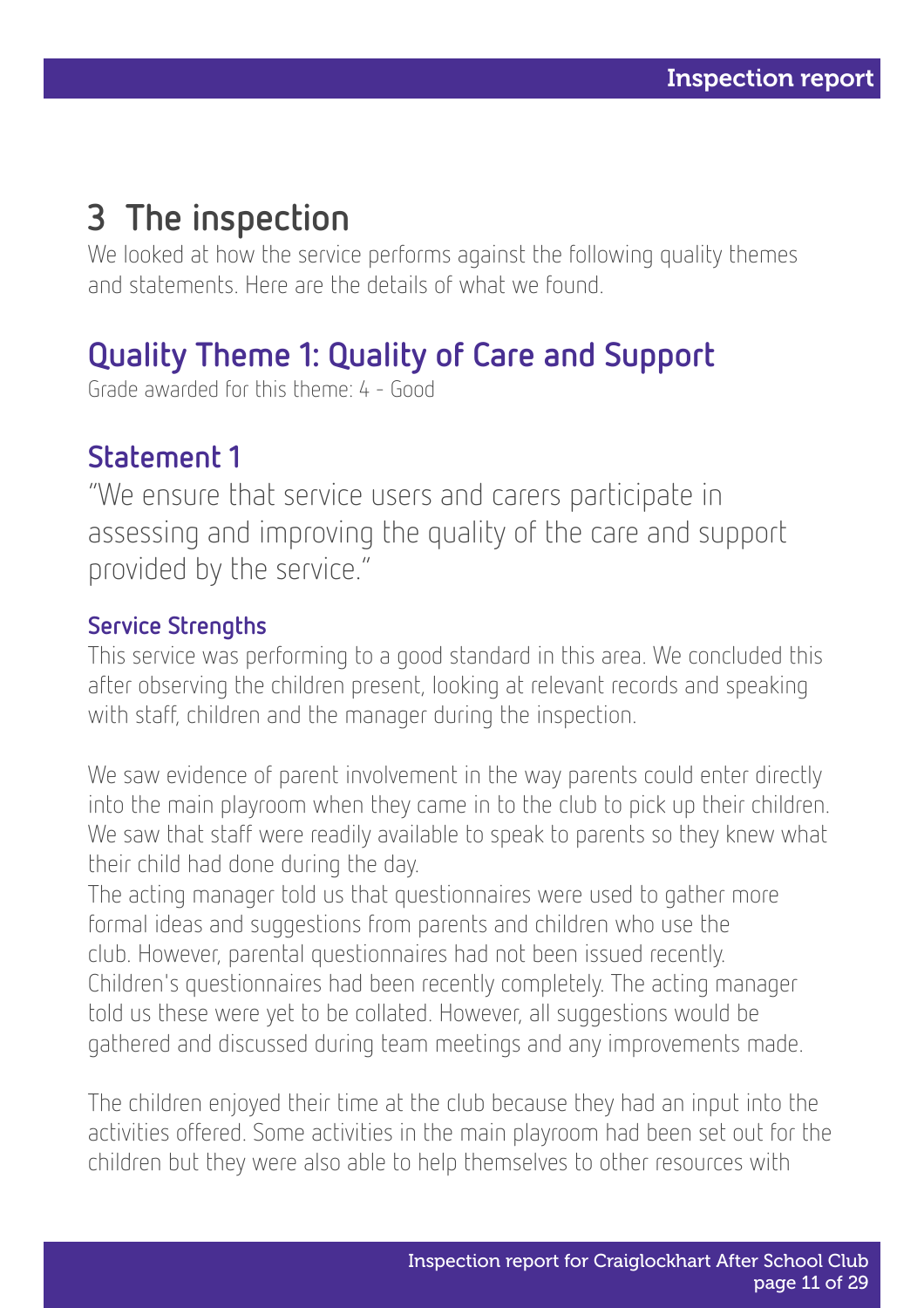support. We saw that children clearly knew what was available to them and would ask for particular favourite activities.

The service was run by a committee of parents who were involved in decisions about the way the service would be provided. All parents were able to attend board meetings to find out what was being planned for the service.

#### Areas for improvement

We saw that the service had registration details for the children. This included medical and allergy information. Care plans were in place for children who received medication.

We told the service information held on the children should be reviewed and updated every six months or before if required. The service could consider ways to further develop the children's care plans. This would allow them to become useful working documents for staff and

demonstrate how the service plans to meet the changing needs of children. (See recommendation 1)

#### Grade

4 - Good Number of requirements - 0

#### Recommendations

#### Number of recommendations - 1

1. Care plans should be developed and demonstrated how the service will support the changing needs of the children. All information held on the children should be updated every six months or when required.

National Care Standards 13 Early Education and Childcare up to the age of 16: Standard 3: Health and Wellbeing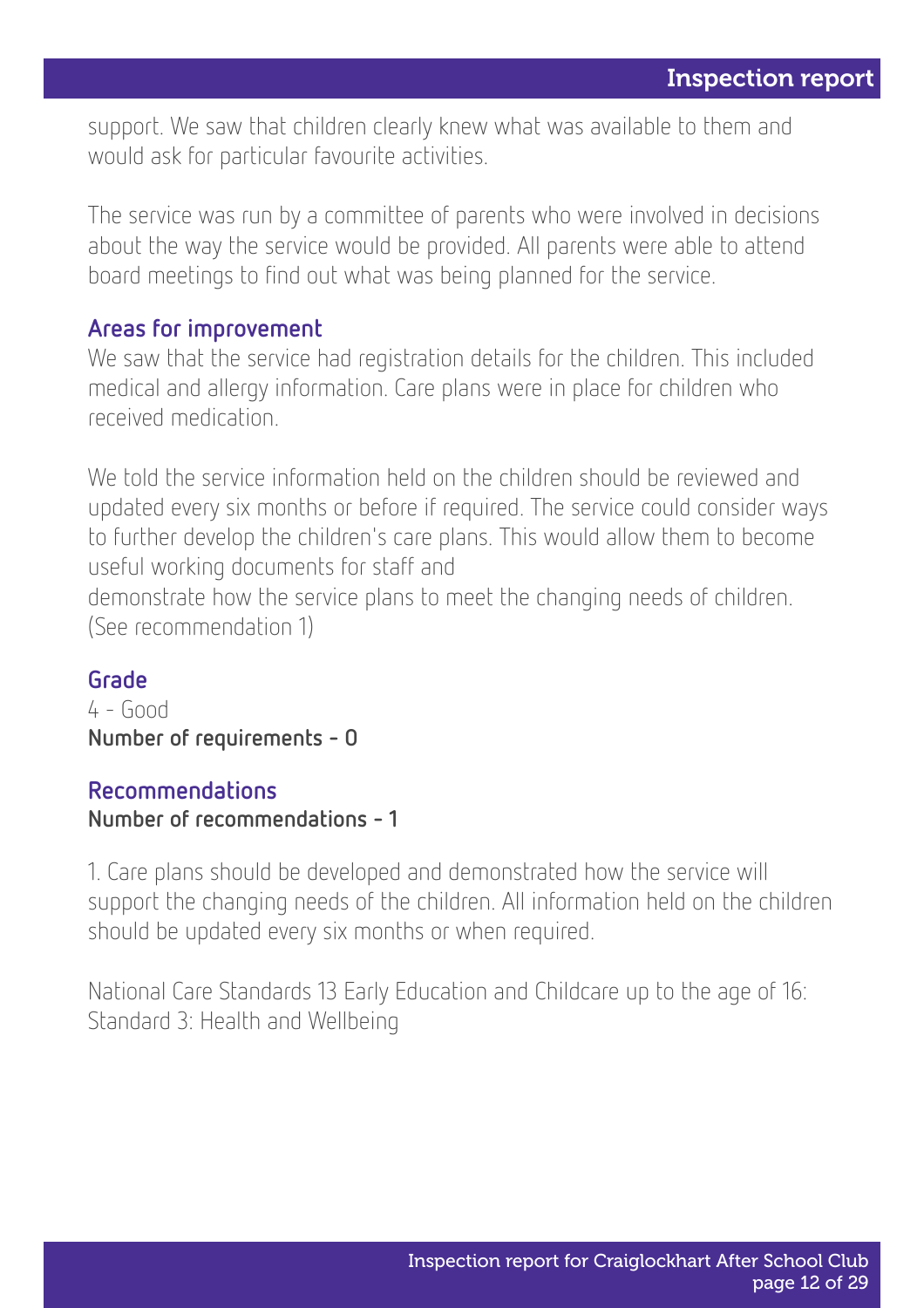### Statement 2

"We enable service users to make individual choices and ensure that every service user can be supported to achieve their potential."

#### Service Strengths

This service was performing to a very good standard in this area. We concluded this after observing the children present, looking at relevant records and speaking with staff, children and the manager during the inspection.

Children developed relationships and felt recognised and valued by others. We observed the staff to child interaction was positive and supportive and staff clearly knew the children well. The children themselves had groups of friends as most attended the same school. We noted that older children were encouraged help to younger children during some activities.

Children were protected from cross infection as appropriate steps were taken to reduce this risk. We saw that all children were encouraged to wash their hands prior to eating. Staff also washed their hands and wore aprons when preparing and serving food for snack.

Children benefitted from a healthy diet and attention to nutrition and hydration. Children enjoyed a healthy snack including freshly prepared fruit and crackers during the inspection, along with milk or water. Drinks were also available to children throughout the session.

#### Areas for improvement

We saw that medication for the children was not stored appropriately. Medication should be stored in a sealed container or bag. An appropriate care plan for each child should be stored with the medication. This would ensure staff were aware of the signs and symptoms to look out for. We discussed the new best practice guidance available for medication.

Management of medication in daycare of children and childminding services: Publication code: HCR-0514-087

(See recommendation 1)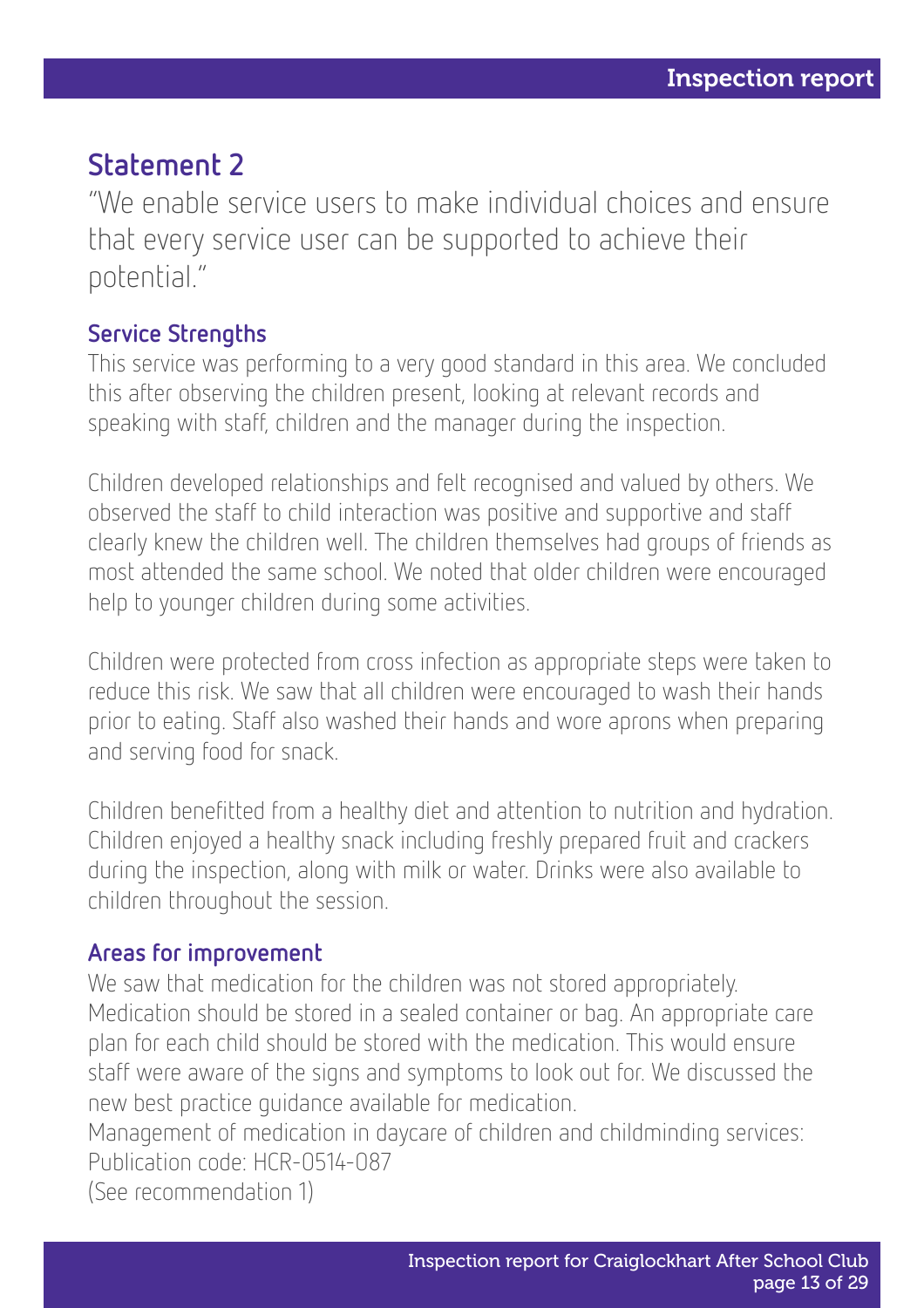Children were given diluting juice to drink where good practice would suggest water or milk. Best practice guidance "better eating-better learning" and "Setting the table" should be used as a guide for a more healthy balance of drinks.

#### Grade

5 - Very Good Number of requirements - 0 Number of recommendations - 0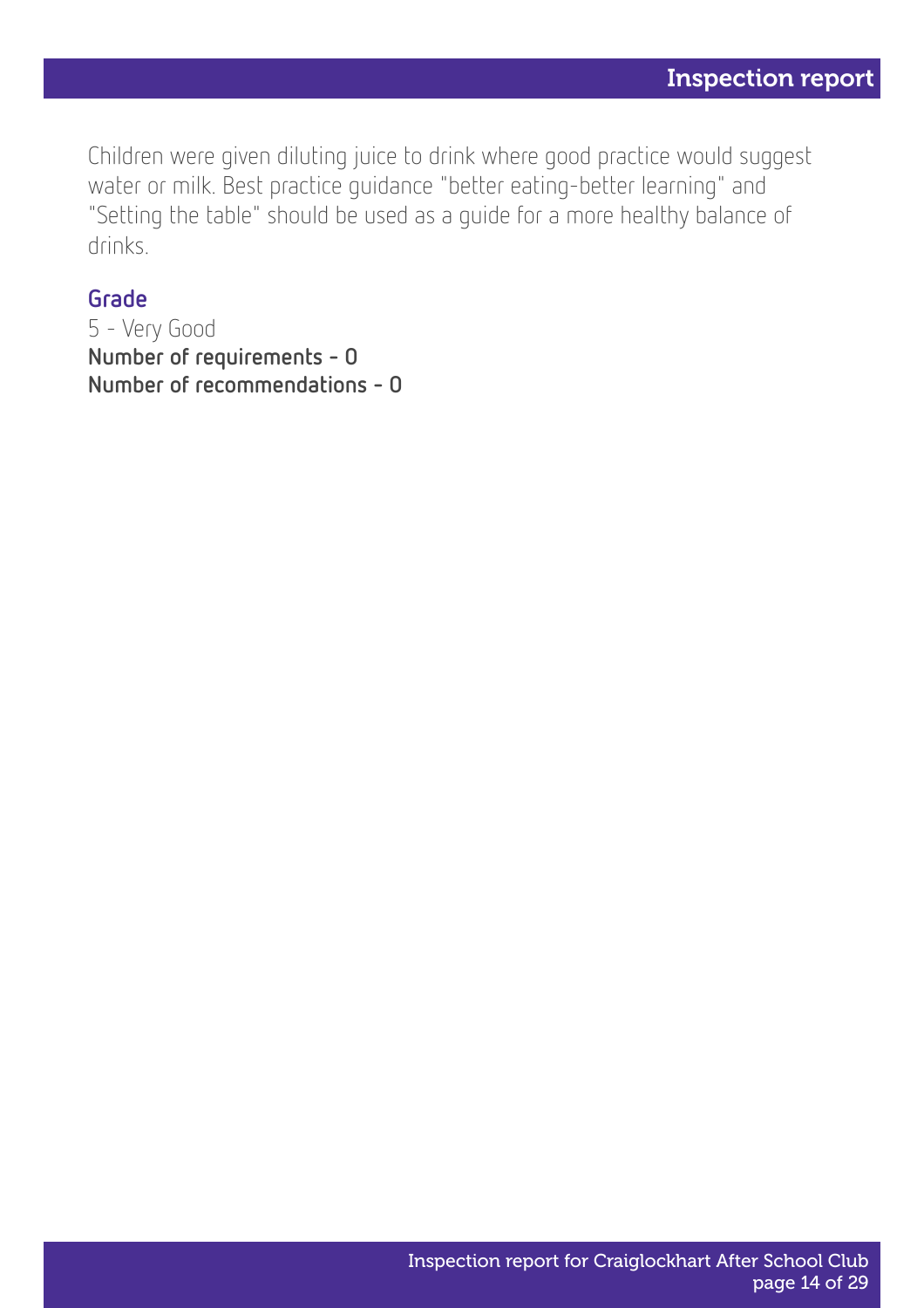### Quality Theme 2: Quality of Environment

Grade awarded for this theme: 5 - Very Good

### Statement 2

"We make sure that the environment is safe and service users are protected."

#### Service Strengths

This service was performing to a very good standard in this area. We concluded this after observing the children present, looking at relevant records and speaking with staff, children and the manager during the inspection.

On the day of the inspection we saw that the accommodation had suitable ventilation, heating and light and was in a good state of repair. The club now had its own door with a secure entry system this helped ensure the safety of the children. A parent commented that "the secure CASA only entrance is really welcome". The service expected visitors to sign in and out of the building. This provided additional protection for the children using the service as staff always knew who was in the building.

Staff gave children appropriate levels of responsibility. For example, we saw children were involved in tidying up and supporting one another. This meant that children were actively involved in caring for their environment and helping to care for others. A parent commented "activities such as charity fundraising helps foster social responsibility".

Safety of the children was paramount especially given the physicality's of the club and where the children choose to play. We saw that regular head counts took place and each staff member had a walkie-talkie. This meant that the children's continued safety was maintained.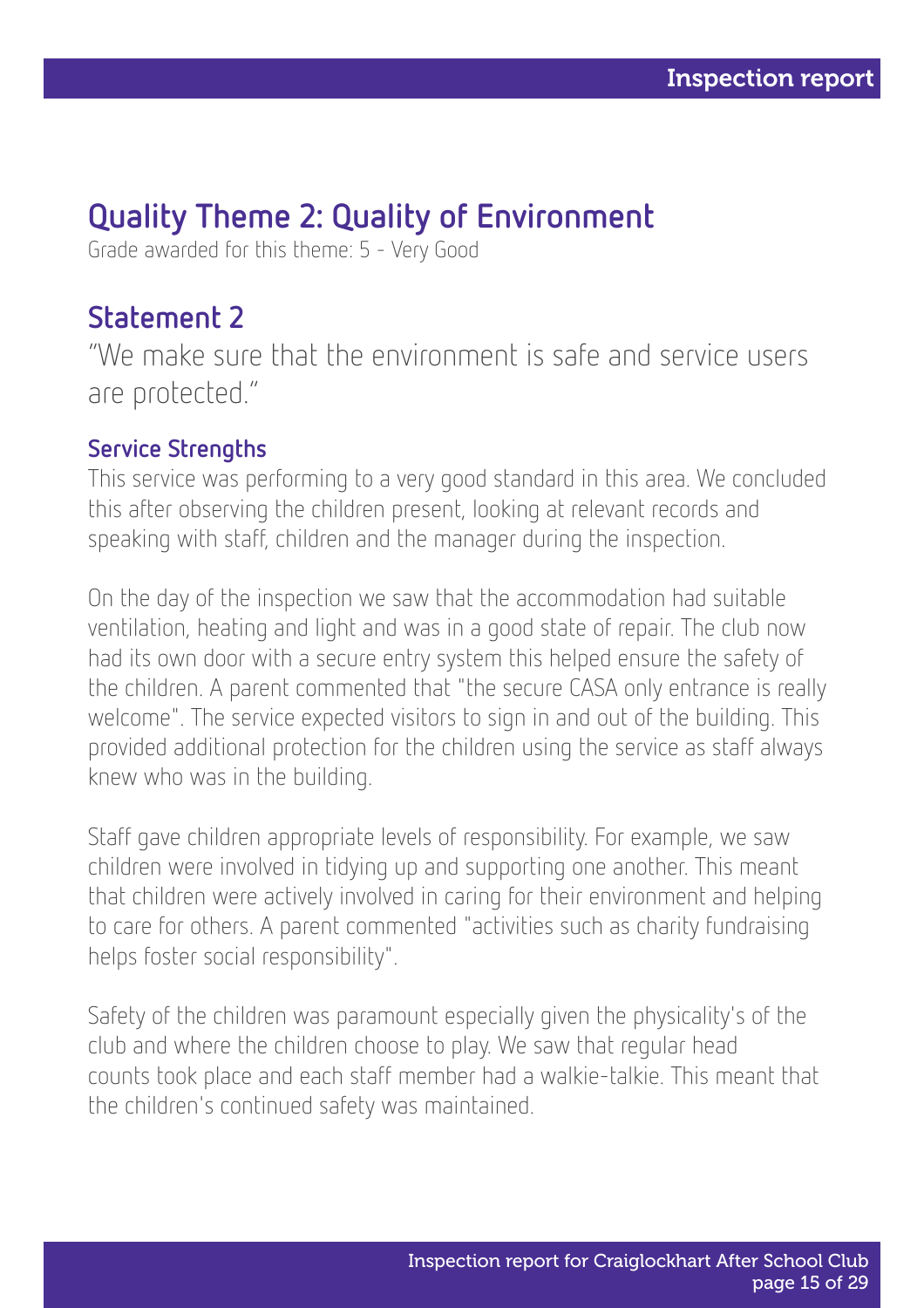#### Areas for improvement

The service should continue to provide the children with a very good environment to ensure their safety.

#### Grade

5 - Very Good Number of requirements - 0 Number of recommendations - 0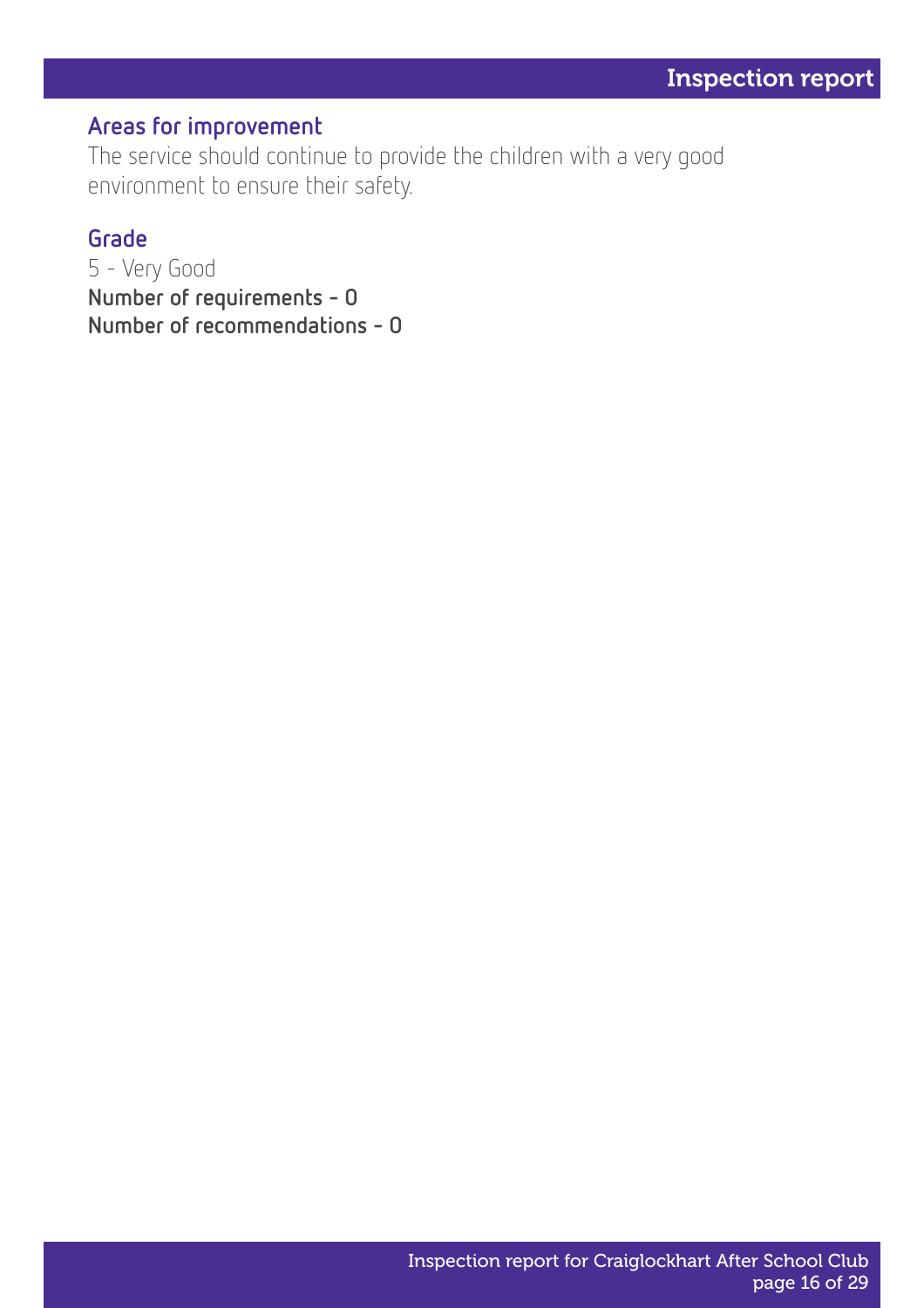### Statement 3

"The environment allows service users to have as positive a quality of life as possible."

#### Service Strengths

This service was performing to a very good standard in this area. We concluded this after observing the children present, looking at relevant records and speaking with staff, children and the manager during the inspection.

The environment supported choice as most resources were available and accessible within the store cupboard or on tables and units within the room. Children therefore found it relatively easy to do things for themselves or with minimum support. We saw a range of toys and activities in the main play room that were appropriate for children attending the service. These promoted their development and entertained then, enabling them to relax after school. A parent commented that "the club has a relaxed and friendly atmosphere".

Children had access to various room within the school. A system was in place to allow the children to choose which room they wished to play in. The main room was comfortable and had sofas and soft furnishings to allow the children to relax after a day at school. We saw the children enjoying their time in the club. Snack was provided in this room. The primary 7's had a 'den'. This was an area designated just for the older children. We saw that the boys were confident in this area. They particularly enjoyed preparing and helping themselves to snack. We felt this gave them a sense of responsibility. A parent commented that "Staff make the best use of the space provided".

Children were able to access the outdoor area. They played on the outdoor equipment that was available in the playground. We saw that some of the children were involved in group games with the staff.

#### Areas for improvement

The service should continue to ensure the environment allows children to have as positive a quality of life as possible.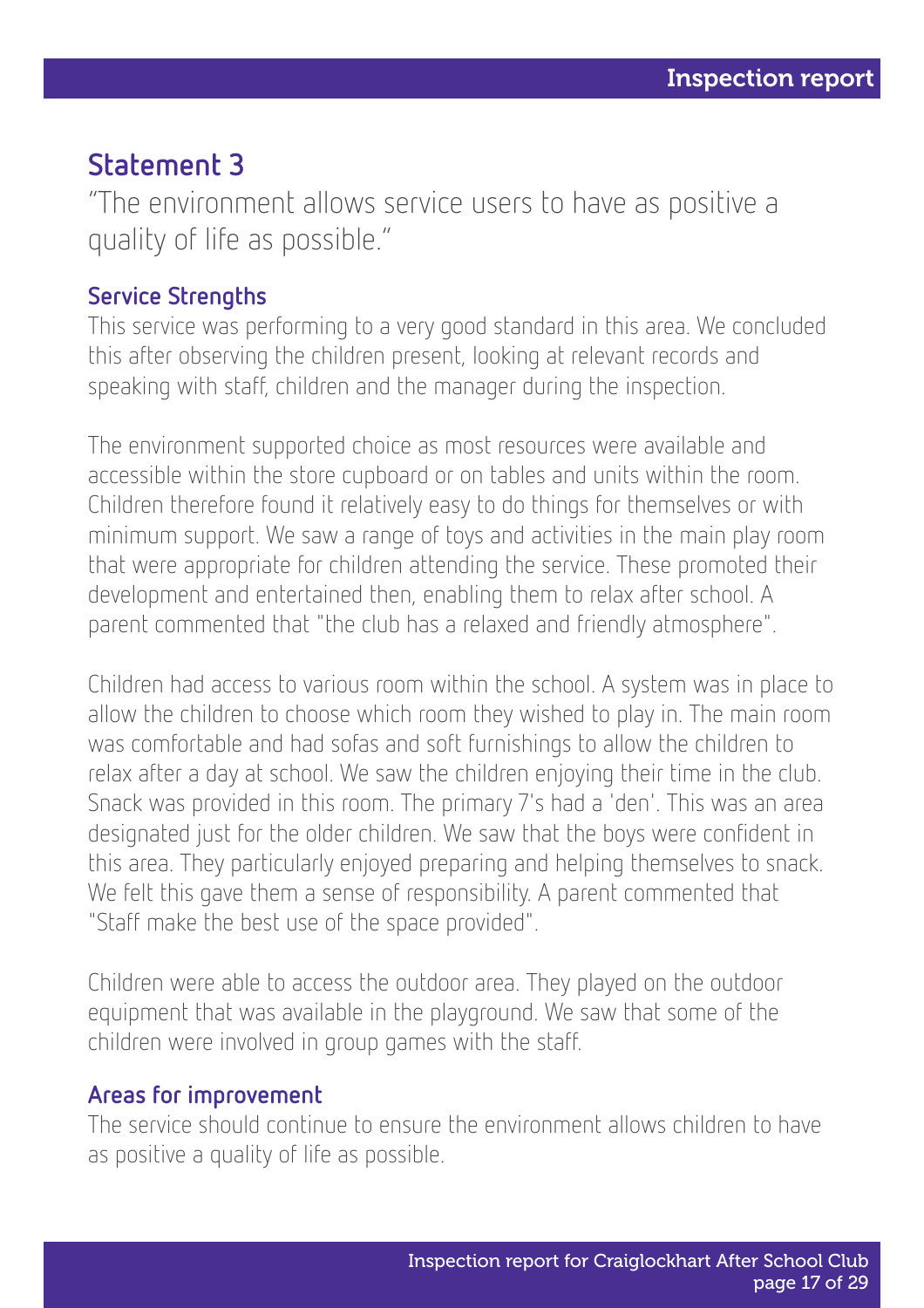Grade 5 - Very Good Number of requirements - 0 Number of recommendations - 0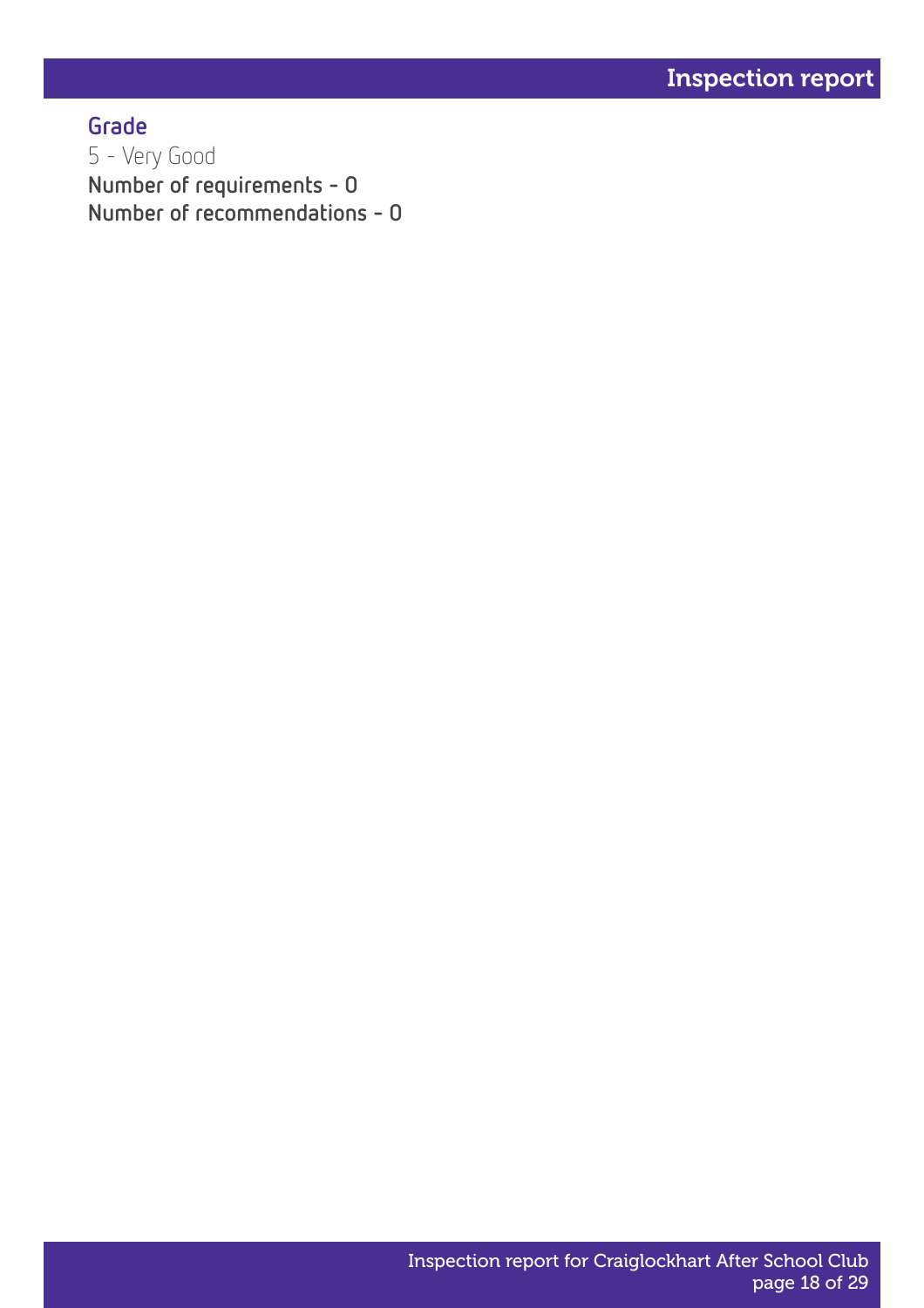### Quality Theme 3: Quality of Staffing

Grade awarded for this theme: 4 - Good

### Statement 2

"We are confident that our staff have been recruited, and inducted, in a safe and robust manner to protect service users and staff."

#### Service Strengths

This service was performing to a very good standard in this area. We concluded this after observing the children present, looking at relevant records and speaking with staff, children and the manager during the inspection.

review of staff files demonstrated all steps had been taken to ensure satisfactory recruitment. This included;

\*A system to check staff were physically and mentally fit for work

- \*Two references received including previous employer reference
- \*PVG (protection of vulnerable groups) checks completed and satisfactory
- \*Start dates were clear
- \*Position held was recorded
- \*Record of skills, experience and qualifications was held and were appropriate to the post
- \*Letter of appointment and contract in place
- \*Copy of original application form held
- \*SSSC register check completed
- \*Standard checklist in place to ensure all checks completed.

Children were therefore kept safe and their needs met as staff were identified as fit and capable of providing appropriate care and support.

#### Areas for improvement

We discussed with the acting manager to review the procedure for the storing the information held on a PVG and destroying copies of PVG's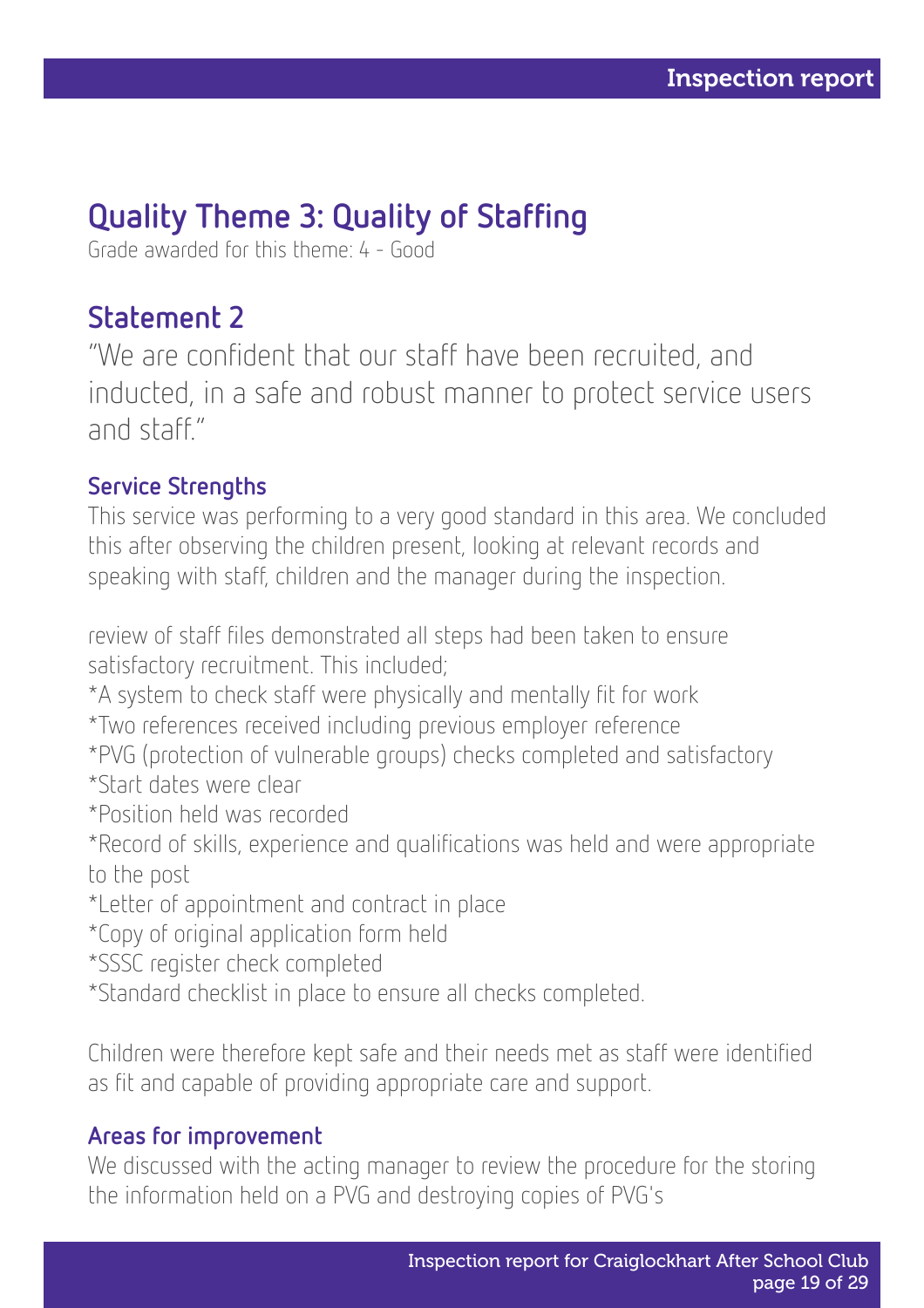Grade 5 - Very Good Number of requirements - 0 Number of recommendations - 0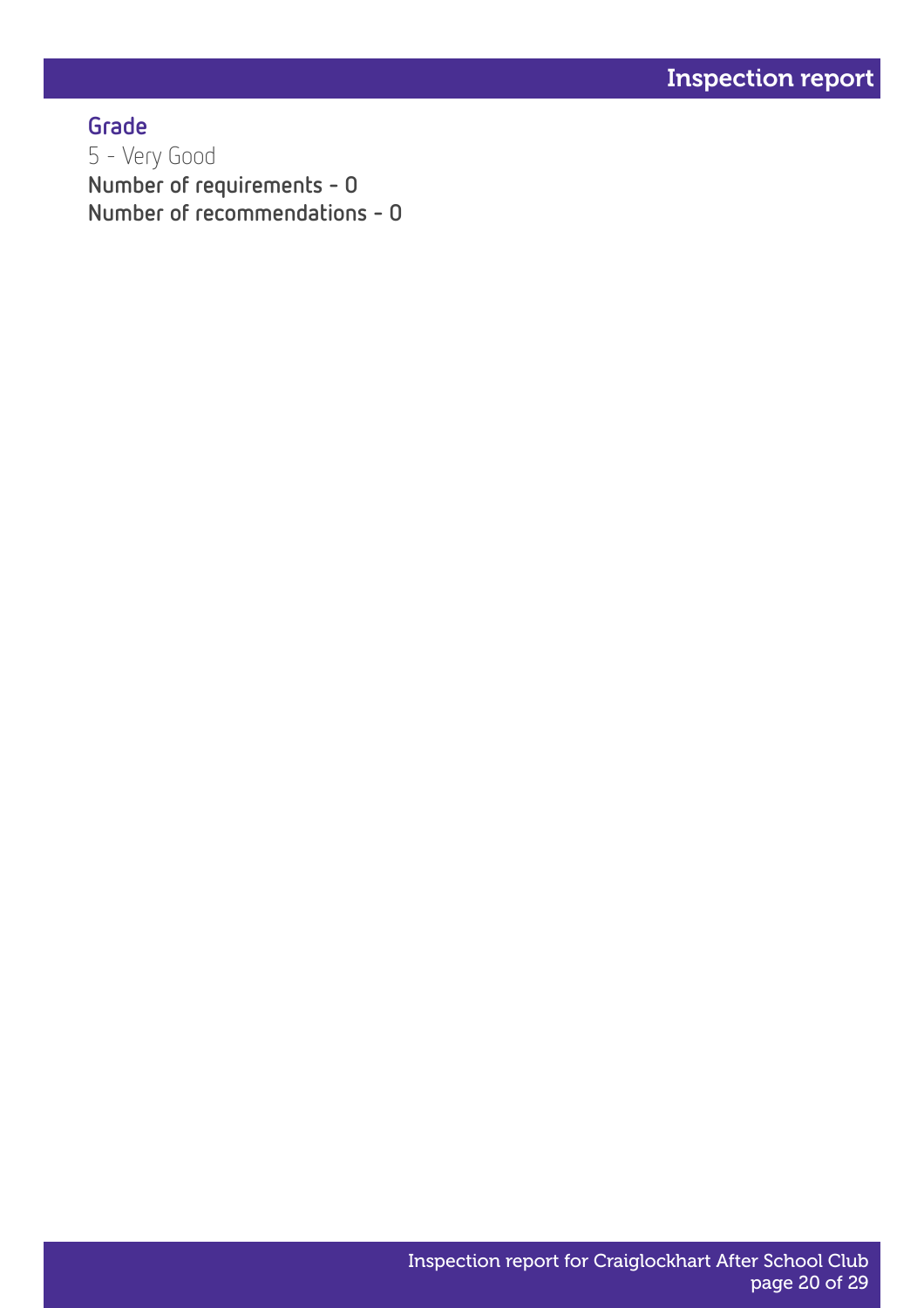### Statement 3

"We have a professional, trained and motivated workforce which operates to National Care Standards, legislation and best practice."

#### Service Strengths

This service was performing to a very good standard in this area. We concluded this after observing the children present, looking at relevant records and speaking with staff, children and the manager during the inspection.

Overall, staff were found to support children's needs and had created a relaxed environment to ensure the children were content.

Children benefitted from competent carers who had relevant qualifications. This ensured they had the correct skills and experience to meet the needs of the children. Most staff were registered with the SSSC (Scottish Social Services Council) and aware of their required amount of professional development. The newly recruited staff had been made aware that they are expected to join the SSSC and complete any relevant qualifications.

We acknowledge the difficulties that the service has had in recruiting staff and a manager. However, we saw that the long-term staff are providing continuity to the children and parents and working hard to ensure the club is a happy place for the children.

To maintain effective communication and meet children's needs, regular team meetings were held. Minutes showed that these looked at various items specific to the setting. These

made sure that staff were aware of concerns or ideas regarding the service and were able to raise issues.

Parents were all complimentary about the staff in our returned questionnaires. Comments included:

"Staff are kind and caring".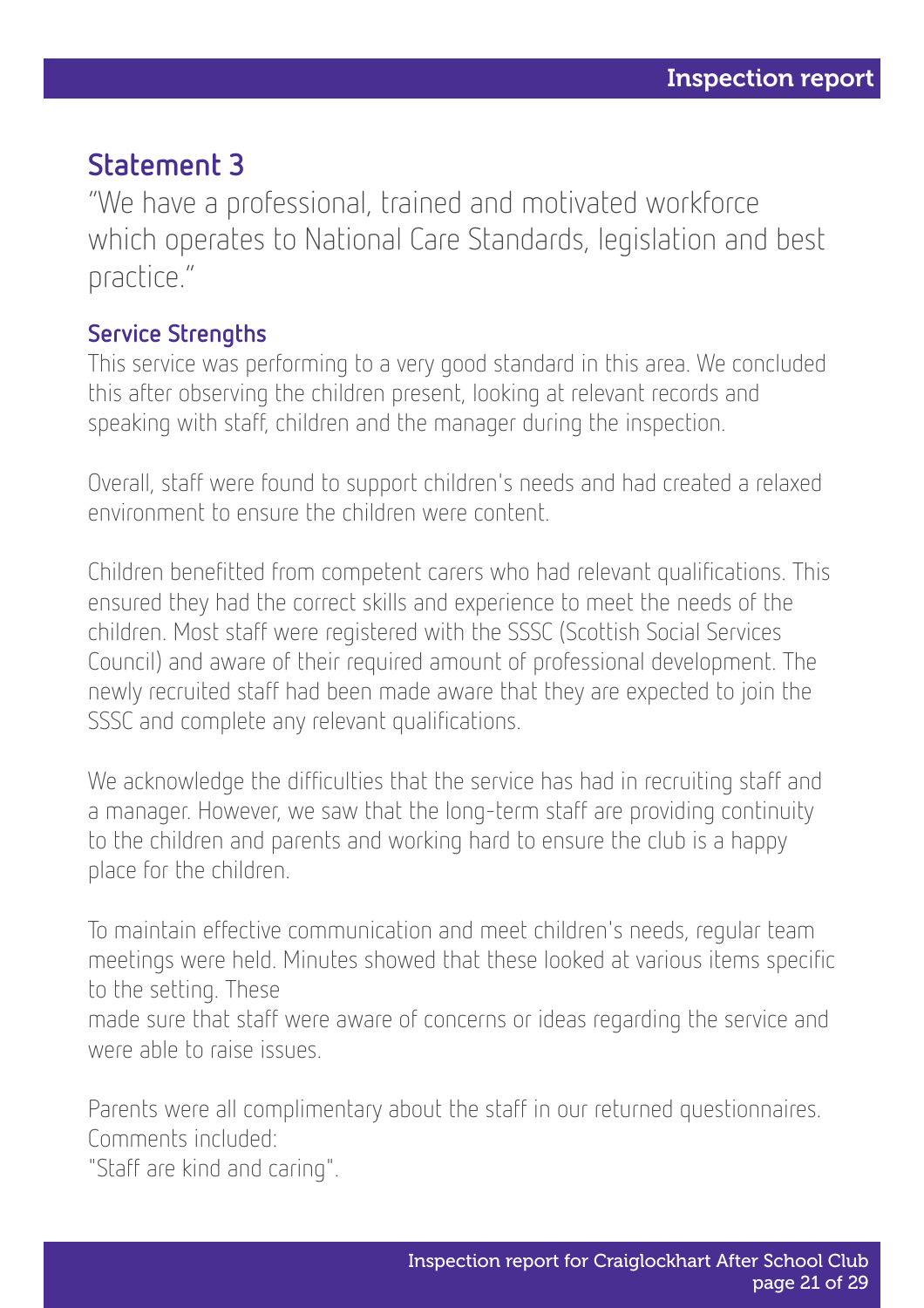"Staff are approachable, open and honest. They foster positive relationships with both children and parents".

"The staff are very friendly and have been helpful with advice and assistance".

#### Areas for improvement

We discussed with the acting manager that the manager should now begin to formally monitor staff's practice. These observation should be used in conjunction with regular supervision sessions. This would give the manager the chance to discuss staff's practice, any issues/concerns and also be used to support staff by ensuring they are provided with training that is specific to their professional development.

(See recommendation 1)

#### Grade

 $4 - 6$ Number of requirements - 0

#### Recommendations

#### Number of recommendations - 1

1. The service should now begin to monitor staff's practice. This should be supported by regular supervision sessions.

National Care Standards Early Education and Childcare up to the age of 16: Standard 12: Confidence in staff.

Standard 14: Well-managed service.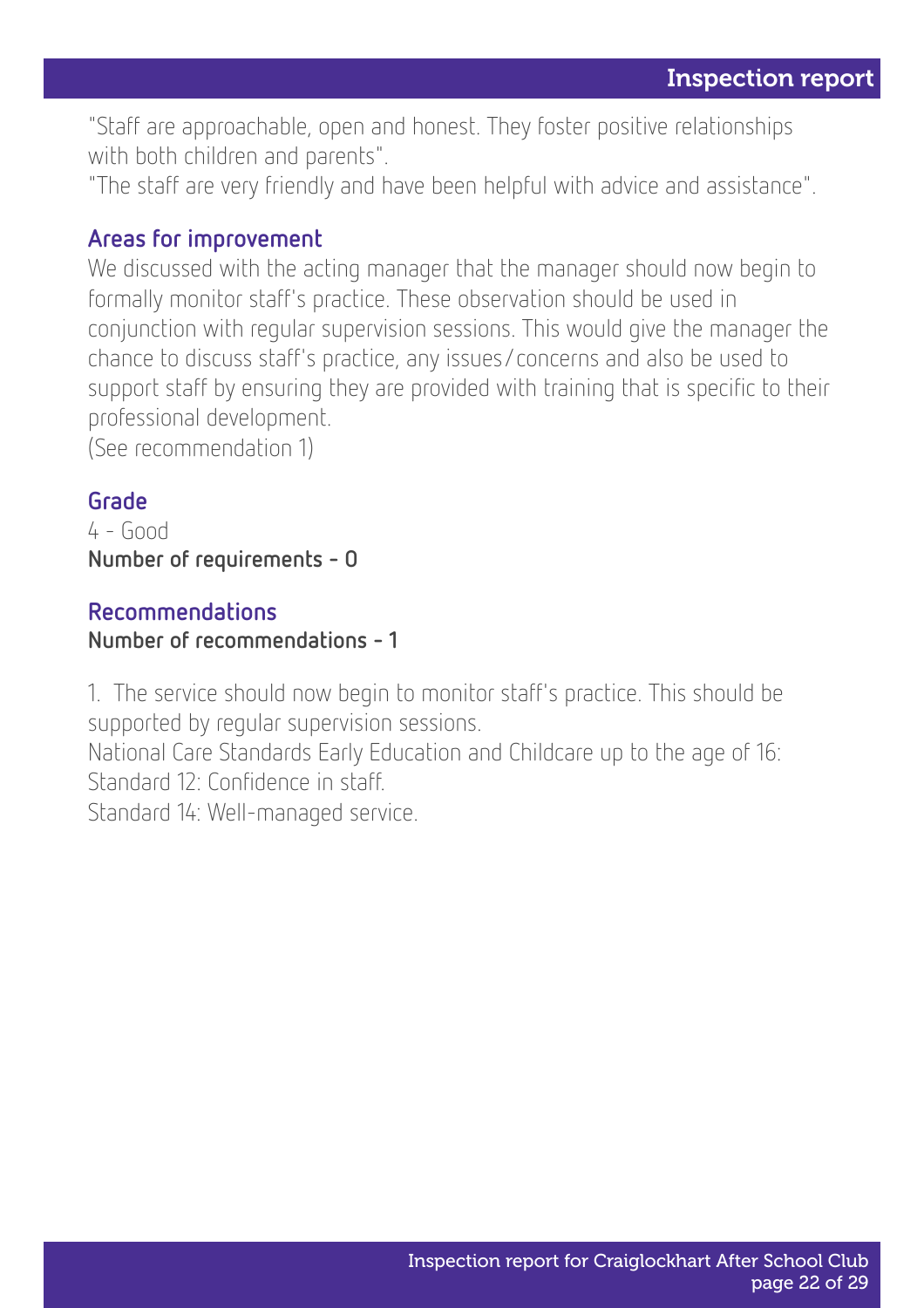### Quality Theme 4: Quality of Management and Leadership

Grade awarded for this theme: 4 - Good

### Statement 3

"To encourage good quality care, we promote leadership values throughout the workforce."

#### Service Strengths

This service was performing to a good standard in this area. We concluded this after observing the children present, looking at relevant records and speaking with staff, children and the manager during the inspection.

Staff confirmed that there were opportunities for staff to take responsibility for areas of the club. For example if staff wanted to focus on a project or activity.

Staff meetings were held regularly. Staff confirmed that they were able to contribute to the agenda and that these meetings were helpful in giving them an overview of what was happening at the club.

#### Areas for improvement

The service told us they were not aware of the SSSC 'step into leadership' programme. They told us they could access specific leadership training available to them through the local authority. Staff should familiarise themselves with this resource to support improved outcomes for children and their own professional practice. More information can be found at http://www.stepintoleardership.info/

Staff should begin to take on leadership roles to develop the service and their own profession development. Being responsible for one area would allow staff space and time to research thoroughly, attend training and read materials in order to develop their knowledge and skills. We discussed this further and made suggestions as to how this could be taken forward. This would contribute to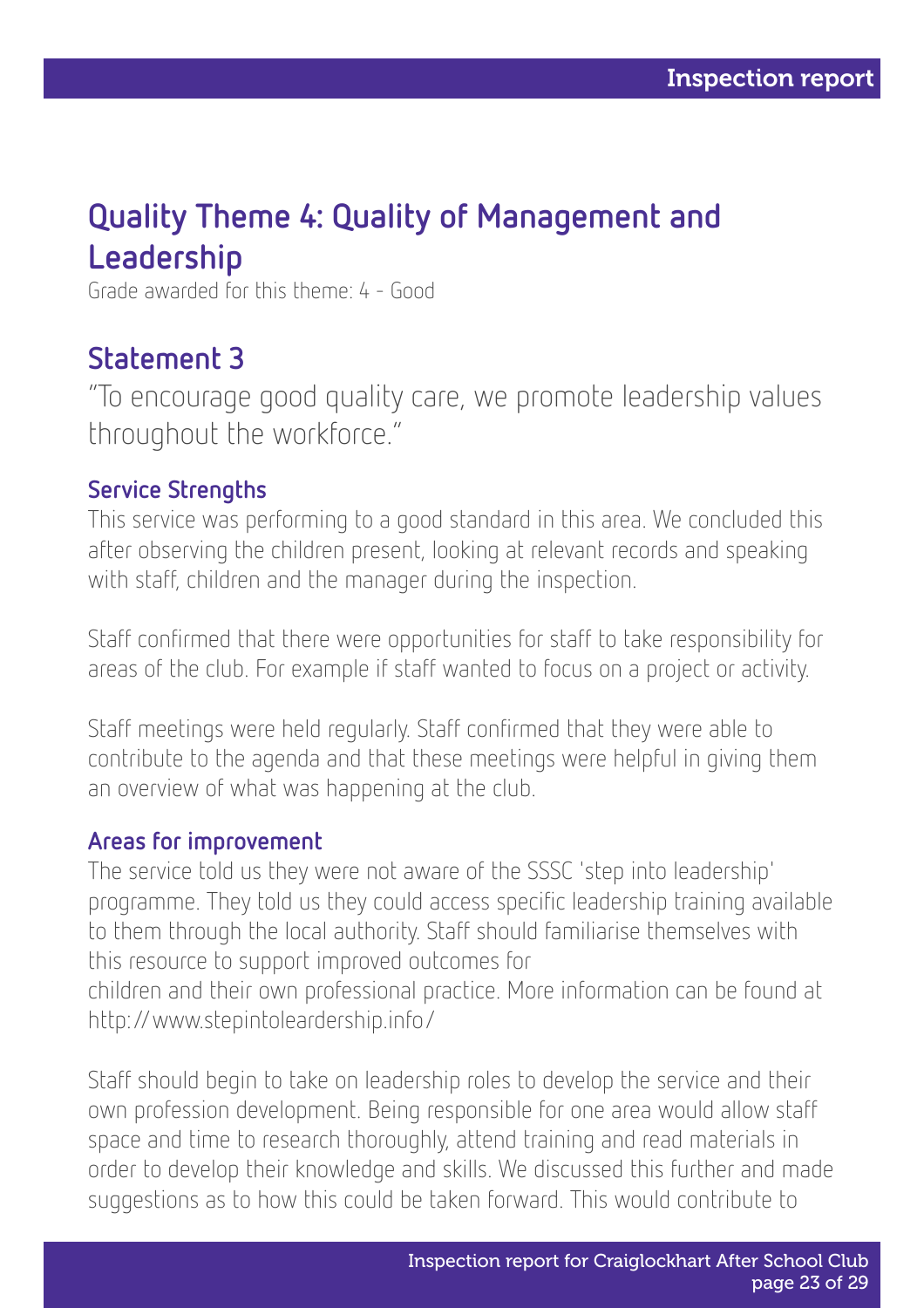increased positive outcomes for children when staff shared their knowledge and the team continually improved their practice as a result. This should be part of the quality assurance system. (See recommendation 1)

#### Grade

4 - Good Number of requirements - 0

#### Recommendations

Number of recommendations - 1

1. Staff should be given the opportunity to develop leadership roles in order to drive improvement in practice and enhance children's experiences. National Care Standard for Early Education and Childcare up to the age of 16: Standard 14 - Well-managed service.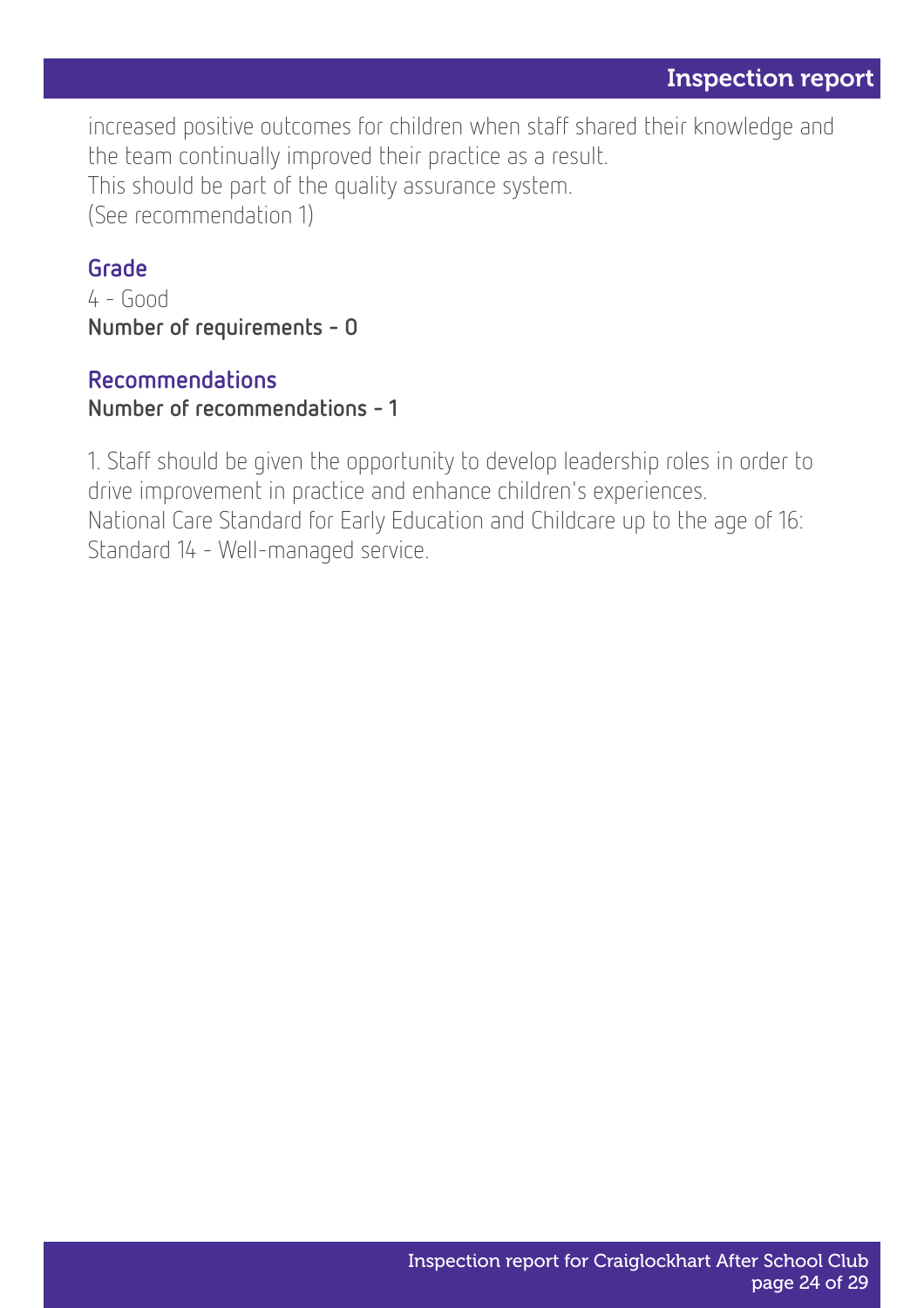### Statement 4

"We use quality assurance systems and processes which involve service users, carers, staff and stakeholders to assess the quality of service we provide."

#### Service Strengths

This service was performing to a good standard in this area. We concluded this after observing the children present, looking at relevant records and speaking with staff, children and the manager during the inspection.

Children experienced a consistent service which was flexible to their needs. We saw a clear system was in place to ensure planning was balanced and reflecting all children's needs and interests.

We saw that staff worked well as a team in order to meet the best outcomes for children. We also saw that they took a lot of pride in the service they provided. We felt the manager had a positive effect on the club and the children who attended. The manager told us that she felt supported by the committee who employed her.

A parent commented "My child really enjoys going to after school club. The staff are very friendly and have been helpful with advice and assistance".

#### Areas for improvement

Although the families using the service were satisfied, there were no formal quality assurance systems in place. We discussed with the senior management team that a formal audit of the service should be carried out.

We discussed with the service that good practice guidelines should be used to inform the process. For example using the SHANARRI indicators, national care standards or the SSSC codes of practice. An action plan should be devised if any areas for improvement are identified.

(See recommendation 1)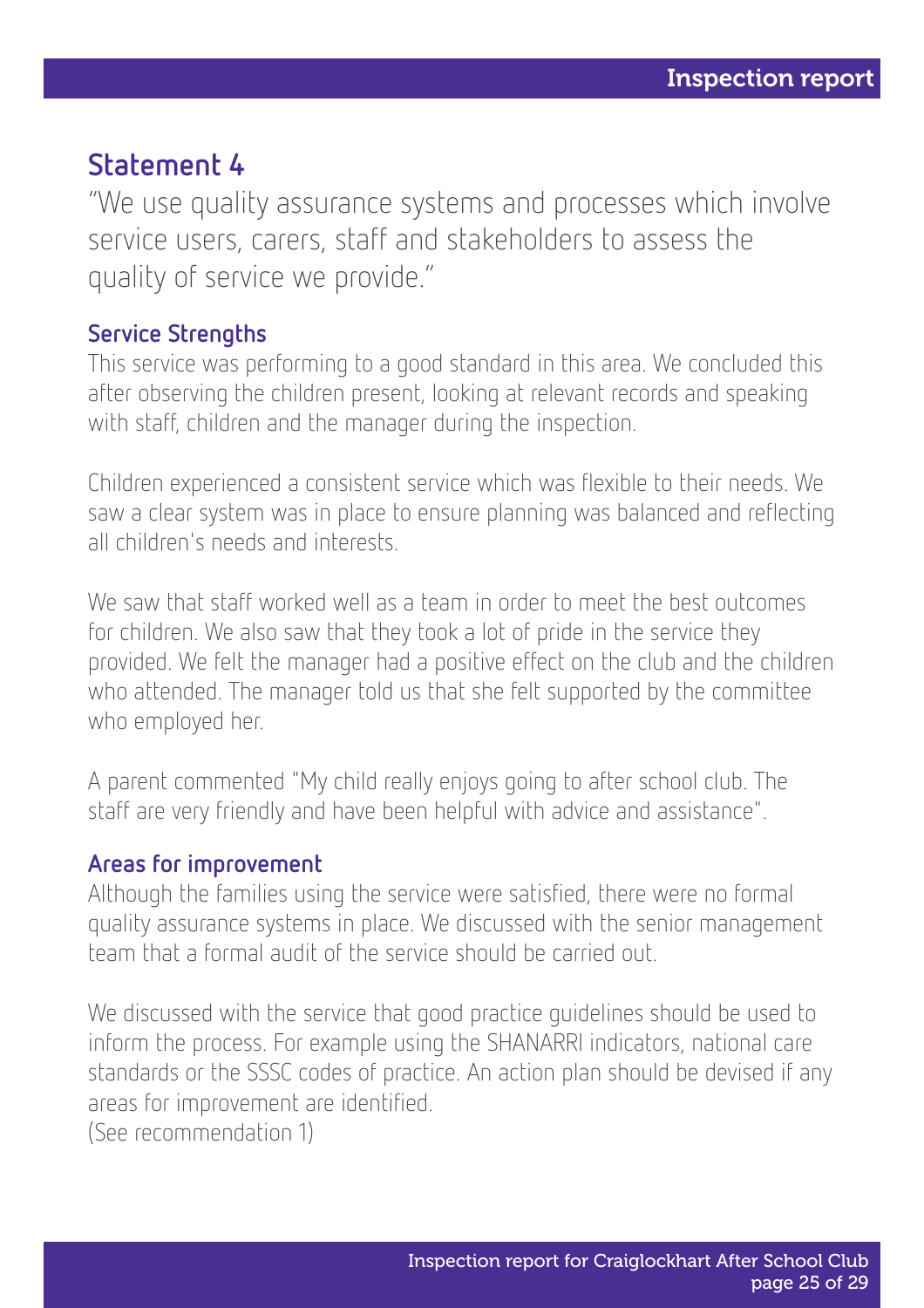Grade 4 - Good Number of requirements - 0

#### Recommendations Number of recommendations - 1

1. It is recommended that the manager develop a system to audit all aspects of the club.

National Care Standards Early Education and Childcare up to the age of 16: Standard 13: Improving the service.

Standard 14: Well-managed service

## 4 What the service has done to meet any requirements we made at our last inspection

#### Previous requirements

There are no outstanding requirements.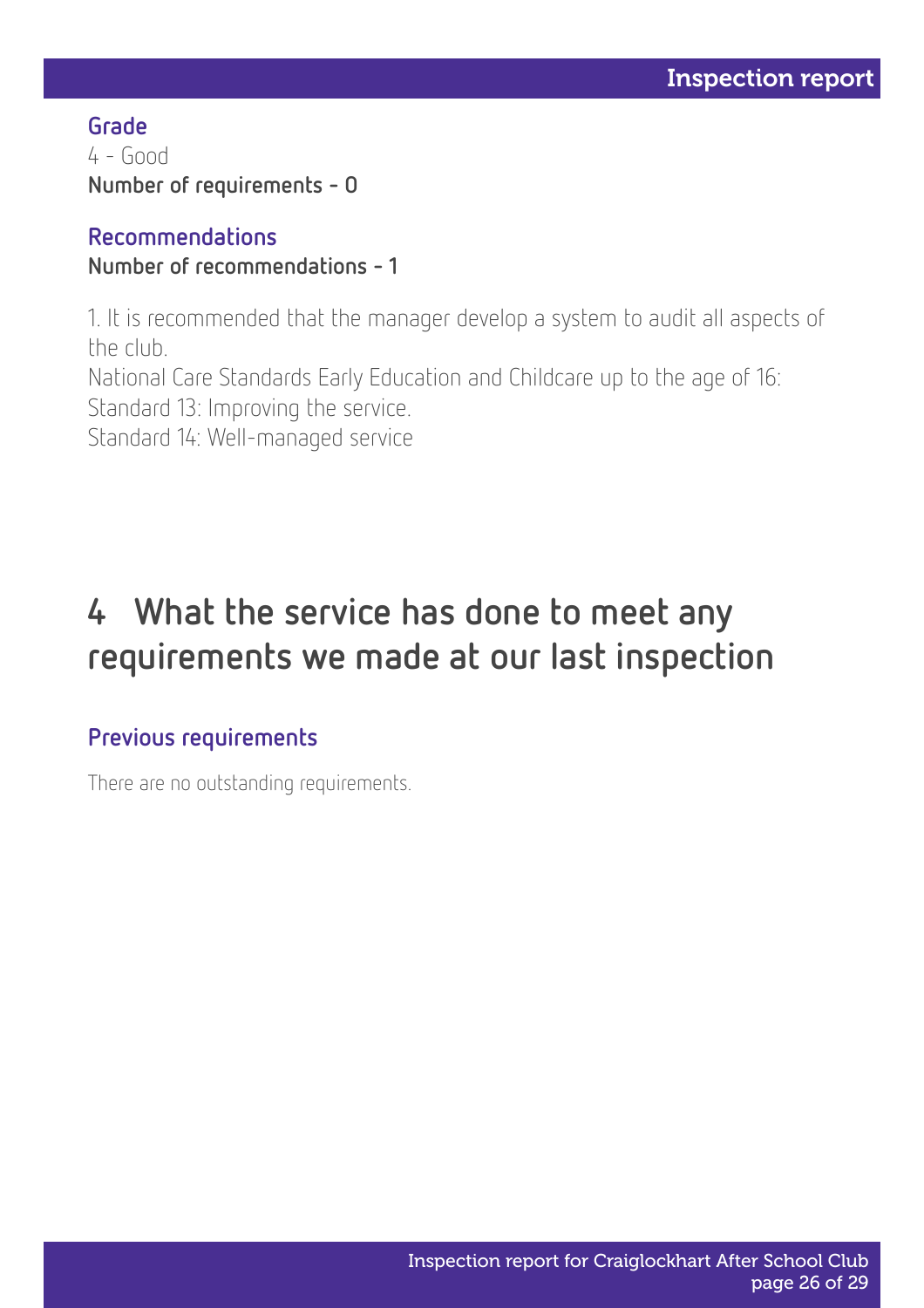## 5 What the service has done to meet any recommendations we made at our last inspection

#### Previous recommendations

There are no outstanding recommendations.

## 6 Complaints

No complaints have been upheld, or partially upheld, since the last inspection.

## 7 Enforcements

We have taken no enforcement action against this care service since the last inspection.

## 8 Additional Information

There is no additional information.

## 9 Inspection and grading history

| <b>Date</b> | Type        | Gradings                                                                 |                                                            |
|-------------|-------------|--------------------------------------------------------------------------|------------------------------------------------------------|
| 23 Nov 2012 | Unannounced | Care and support<br>Environment<br>Staffing<br>Management and Leadership | 5 - Very Good<br>$4 - Good$<br>5 - Very Good<br>$4 - Good$ |
| 9 Oct 2009  | Unannounced | Care and support                                                         | 5 - Very Good                                              |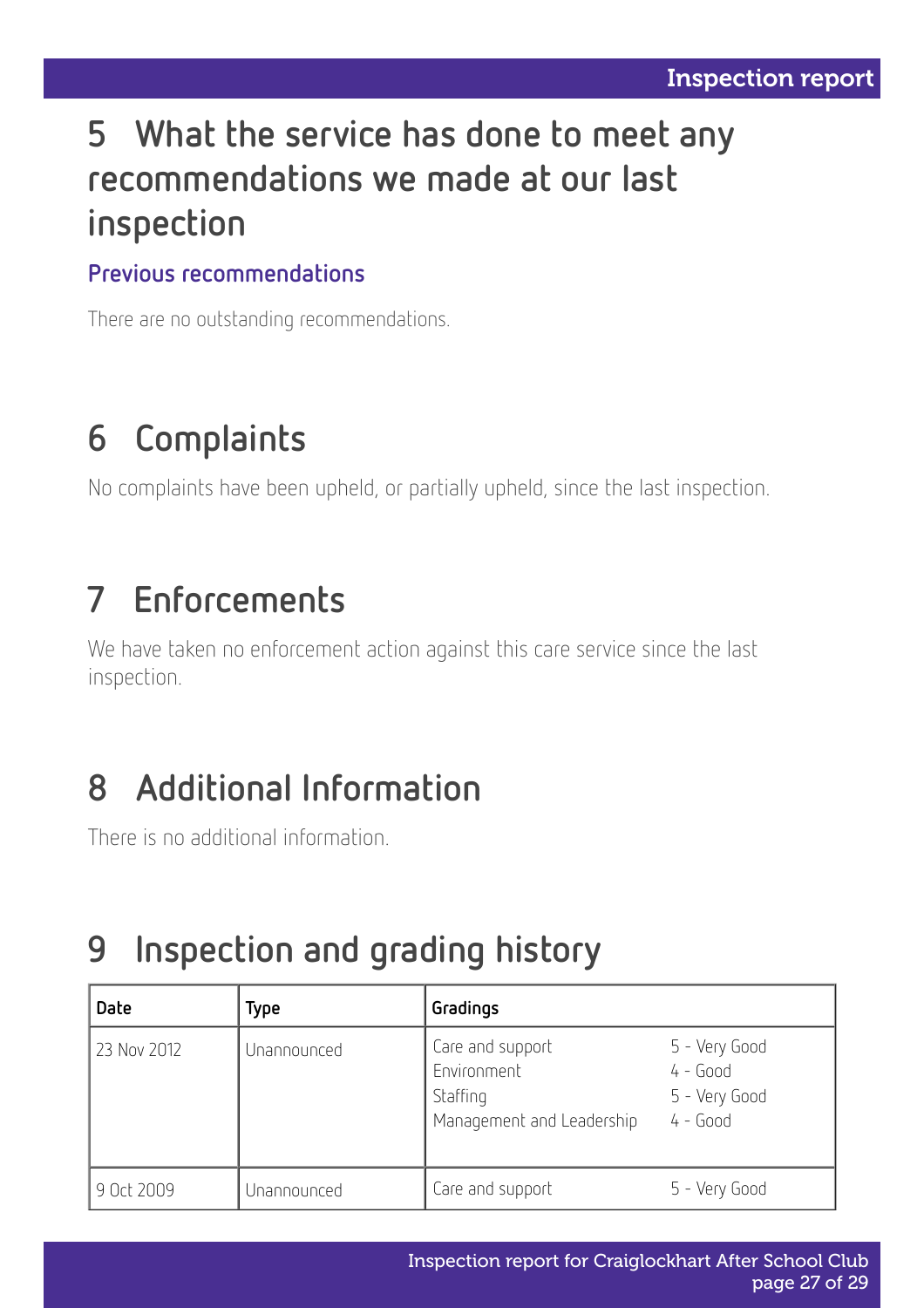|             |             |                                                                          | <b>Inspection report</b>                                   |
|-------------|-------------|--------------------------------------------------------------------------|------------------------------------------------------------|
|             |             | Environment<br>Staffing<br>Management and Leadership                     | 5 - Very Good<br>5 - Very Good<br>5 - Very Good            |
| 22 Sep 2008 | Unannounced | Care and support<br>Environment<br>Staffing<br>Management and Leadership | 3 - Adequate<br>$4 - Good$<br>3 - Adequate<br>3 - Adequate |